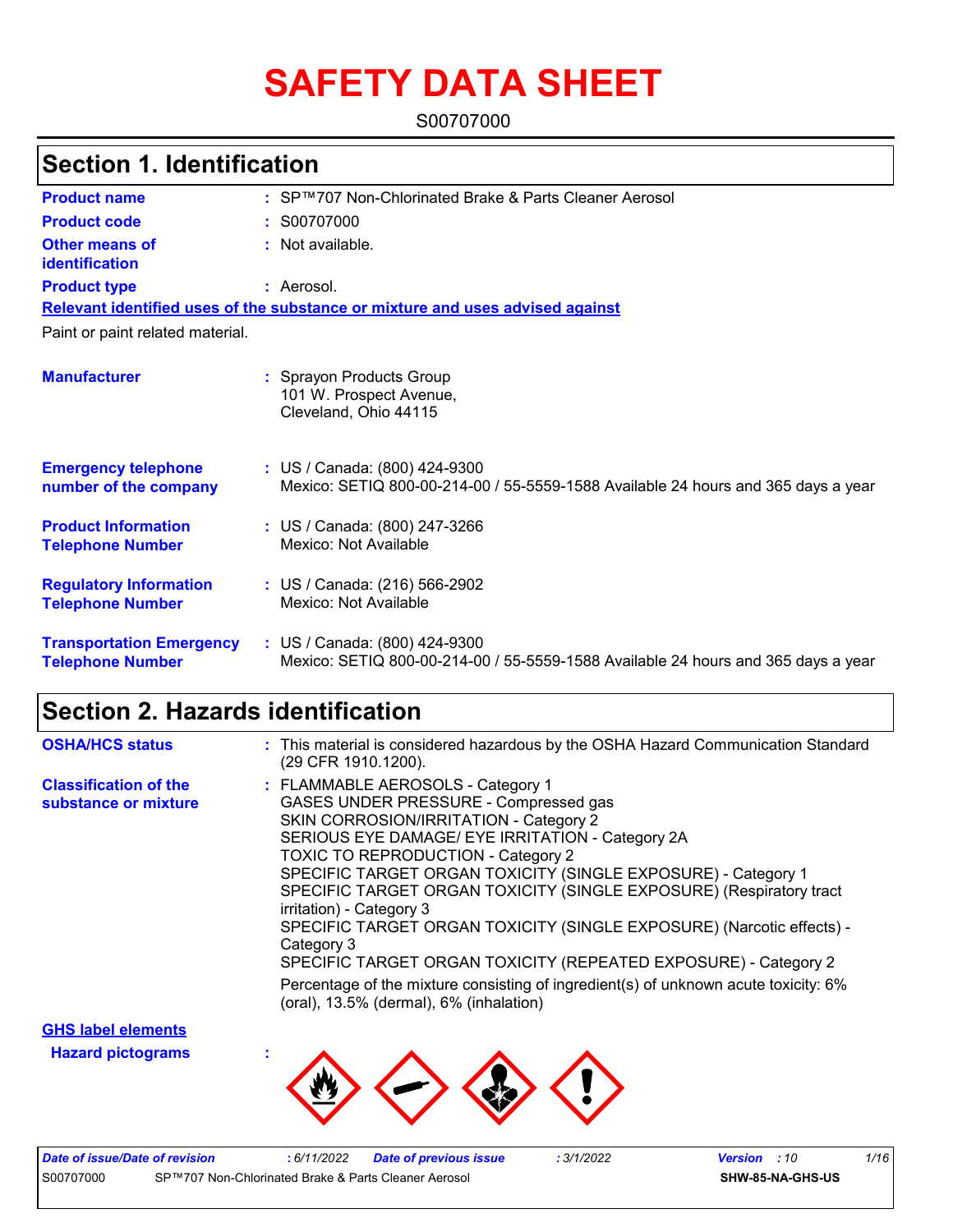### **Section 2. Hazards identification**

| <b>Signal word</b>                         | : Danger                                                                                                                                                                                                                                                                                                                                                                                                                                                                                                                                                                                            |
|--------------------------------------------|-----------------------------------------------------------------------------------------------------------------------------------------------------------------------------------------------------------------------------------------------------------------------------------------------------------------------------------------------------------------------------------------------------------------------------------------------------------------------------------------------------------------------------------------------------------------------------------------------------|
| <b>Hazard statements</b>                   | : Extremely flammable aerosol.<br>Contains gas under pressure; may explode if heated.<br>Causes skin irritation.<br>Causes serious eye irritation.<br>May cause respiratory irritation.<br>May cause drowsiness or dizziness.<br>Suspected of damaging fertility or the unborn child.<br>Causes damage to organs.<br>May cause damage to organs through prolonged or repeated exposure.                                                                                                                                                                                                             |
| <b>Precautionary statements</b>            |                                                                                                                                                                                                                                                                                                                                                                                                                                                                                                                                                                                                     |
| <b>Prevention</b>                          | : Obtain special instructions before use. Do not handle until all safety precautions have<br>been read and understood. Wear protective gloves, protective clothing and eye or face<br>protection. Keep away from heat, hot surfaces, sparks, open flames and other ignition<br>sources. No smoking. Do not spray on an open flame or other ignition source. Use<br>only outdoors or in a well-ventilated area. Do not breathe dust or mist. Do not eat, drink<br>or smoke when using this product. Wash thoroughly after handling. Pressurized<br>container: Do not pierce or burn, even after use. |
| <b>Response</b>                            | : IF exposed: Call a POISON CENTER or doctor. IF INHALED: Remove person to fresh<br>air and keep comfortable for breathing. Call a POISON CENTER or doctor if you feel<br>unwell. Take off contaminated clothing and wash it before reuse. IF ON SKIN: Wash<br>with plenty of water. If skin irritation occurs: Get medical advice or attention. IF IN<br>EYES: Rinse cautiously with water for several minutes. Remove contact lenses, if<br>present and easy to do. Continue rinsing. If eye irritation persists: Get medical advice or<br>attention.                                             |
| <b>Storage</b>                             | : Store locked up. Protect from sunlight. Do not expose to temperatures exceeding 50<br>°C/122 °F. Store in a well-ventilated place. Keep container tightly closed.                                                                                                                                                                                                                                                                                                                                                                                                                                 |
| <b>Disposal</b>                            | : Dispose of contents and container in accordance with all local, regional, national and<br>international regulations.                                                                                                                                                                                                                                                                                                                                                                                                                                                                              |
| <b>Supplemental label</b><br>elements      | DELAYED EFFECTS FROM LONG TERM OVEREXPOSURE. Contains solvents which<br>can cause permanent brain and nervous system damage. Intentional misuse by<br>deliberately concentrating and inhaling the contents can be harmful or fatal. WARNING:<br>This product contains chemicals known to the State of California to cause cancer and<br>birth defects or other reproductive harm. FOR INDUSTRIAL USE ONLY.                                                                                                                                                                                          |
|                                            | Please refer to the SDS for additional information. Keep out of reach of children. Keep<br>upright in a cool, dry place. Do not discard empty can in trash compactor.                                                                                                                                                                                                                                                                                                                                                                                                                               |
| <b>Hazards not otherwise</b><br>classified | : None known.                                                                                                                                                                                                                                                                                                                                                                                                                                                                                                                                                                                       |

### **Section 3. Composition/information on ingredients**

| Substance/mixture                       | : Mixture                   |
|-----------------------------------------|-----------------------------|
| <b>Other means of</b><br>identification | $\therefore$ Not available. |

### **CAS number/other identifiers**

| <b>Ingredient name</b> | $\%$ by weight | <b>CAS number</b> |
|------------------------|----------------|-------------------|
| Acetone                | l≥75 - ≤90     | 67-64-1           |
| Toluene                | l≤10           | 108-88-3          |
| l Carbon Dioxide       | l≤10           | 124-38-9          |
| Methanol               | ≤3             | 67-56-1           |

Any concentration shown as a range is to protect confidentiality or is due to batch variation.

**There are no additional ingredients present which, within the current knowledge of the supplier and in the concentrations applicable, are classified and hence require reporting in this section.**

| Date of issue/Date of revision                                    |  | 6/11/2022 | Date of previous issue | 3/1/2022                | <b>Version</b> : 10 | 2/16 |  |
|-------------------------------------------------------------------|--|-----------|------------------------|-------------------------|---------------------|------|--|
| S00707000<br>SP™707 Non-Chlorinated Brake & Parts Cleaner Aerosol |  |           |                        | <b>SHW-85-NA-GHS-US</b> |                     |      |  |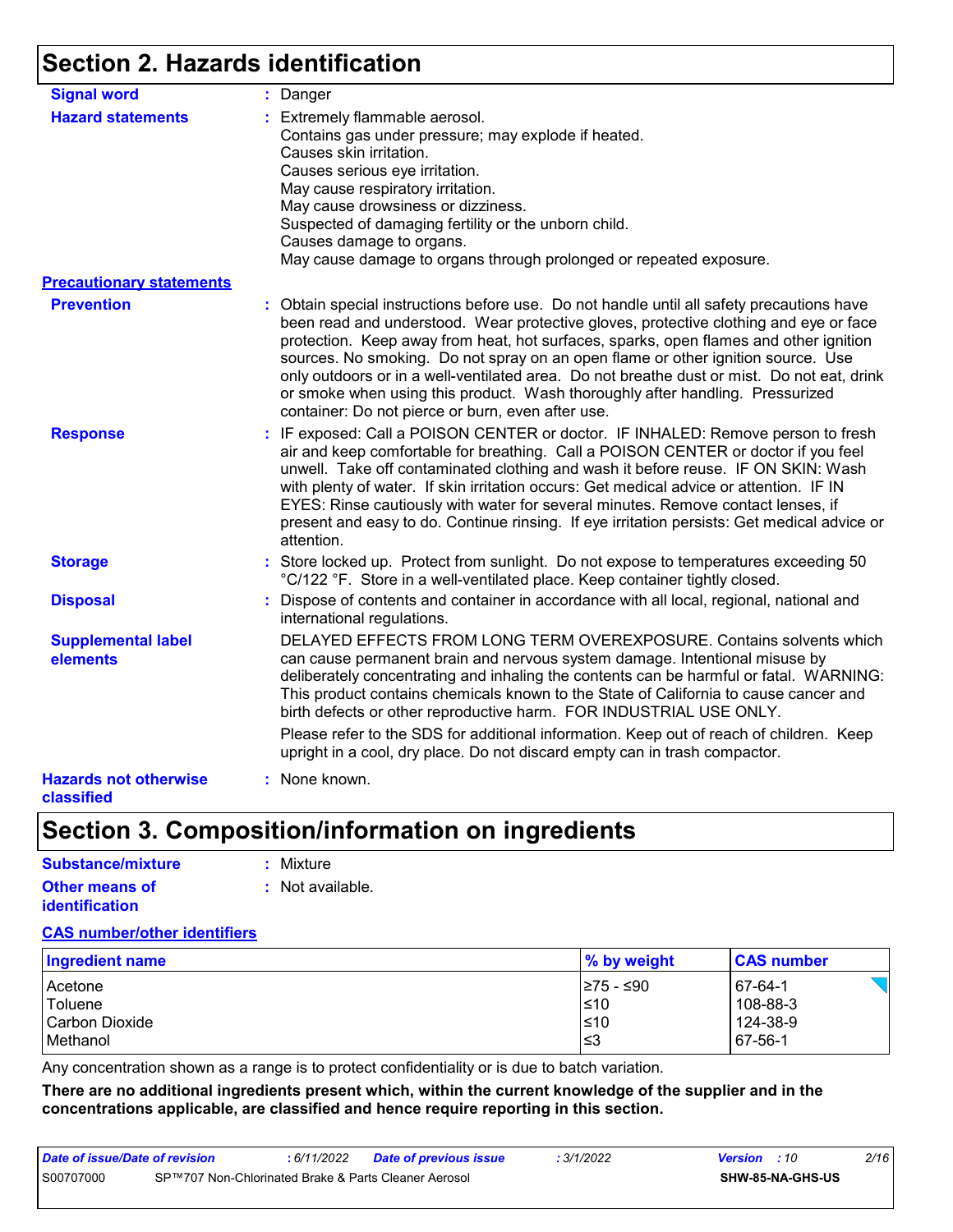### **Section 3. Composition/information on ingredients**

**Occupational exposure limits, if available, are listed in Section 8.**

### **Section 4. First aid measures**

#### **Description of necessary first aid measures**

| <b>Eye contact</b>  | : Immediately flush eyes with plenty of water, occasionally lifting the upper and lower<br>eyelids. Check for and remove any contact lenses. Continue to rinse for at least 10<br>minutes. Get medical attention. If necessary, call a poison center or physician.                                                                                                                                                                                                                                                                                                                                                                                                                                                                    |
|---------------------|---------------------------------------------------------------------------------------------------------------------------------------------------------------------------------------------------------------------------------------------------------------------------------------------------------------------------------------------------------------------------------------------------------------------------------------------------------------------------------------------------------------------------------------------------------------------------------------------------------------------------------------------------------------------------------------------------------------------------------------|
| <b>Inhalation</b>   | : Remove victim to fresh air and keep at rest in a position comfortable for breathing. If it<br>is suspected that fumes are still present, the rescuer should wear an appropriate mask<br>or self-contained breathing apparatus. If not breathing, if breathing is irregular or if<br>respiratory arrest occurs, provide artificial respiration or oxygen by trained personnel. It<br>may be dangerous to the person providing aid to give mouth-to-mouth resuscitation.<br>Get medical attention. If necessary, call a poison center or physician. If unconscious,<br>place in recovery position and get medical attention immediately. Maintain an open<br>airway. Loosen tight clothing such as a collar, tie, belt or waistband.  |
| <b>Skin contact</b> | : Flush contaminated skin with plenty of water. Remove contaminated clothing and<br>shoes. Continue to rinse for at least 10 minutes. Get medical attention. If necessary,<br>call a poison center or physician. Wash clothing before reuse. Clean shoes thoroughly<br>before reuse.                                                                                                                                                                                                                                                                                                                                                                                                                                                  |
| <b>Ingestion</b>    | : Wash out mouth with water. Remove dentures if any. If material has been swallowed<br>and the exposed person is conscious, give small quantities of water to drink. Stop if the<br>exposed person feels sick as vomiting may be dangerous. Do not induce vomiting<br>unless directed to do so by medical personnel. If vomiting occurs, the head should be<br>kept low so that vomit does not enter the lungs. Get medical attention. If necessary,<br>call a poison center or physician. Never give anything by mouth to an unconscious<br>person. If unconscious, place in recovery position and get medical attention<br>immediately. Maintain an open airway. Loosen tight clothing such as a collar, tie, belt<br>or waistband. |

#### **Most important symptoms/effects, acute and delayed**

| <b>Potential acute health effects</b> |                                                                                                                                                                                                                                               |
|---------------------------------------|-----------------------------------------------------------------------------------------------------------------------------------------------------------------------------------------------------------------------------------------------|
| <b>Eye contact</b>                    | : Causes serious eye irritation.                                                                                                                                                                                                              |
| <b>Inhalation</b>                     | : Causes damage to organs following a single exposure if inhaled. Can cause central<br>nervous system (CNS) depression. May cause drowsiness or dizziness. May cause<br>respiratory irritation.                                               |
| <b>Skin contact</b>                   | : Causes damage to organs following a single exposure in contact with skin. Causes skin<br>irritation.                                                                                                                                        |
| <b>Ingestion</b>                      | : Causes damage to organs following a single exposure if swallowed. Can cause central<br>nervous system (CNS) depression.                                                                                                                     |
| <b>Over-exposure signs/symptoms</b>   |                                                                                                                                                                                                                                               |
| <b>Eye contact</b>                    | : Adverse symptoms may include the following:<br>pain or irritation<br>watering<br>redness                                                                                                                                                    |
| <b>Inhalation</b>                     | : Adverse symptoms may include the following:<br>respiratory tract irritation<br>coughing<br>nausea or vomiting<br>headache<br>drowsiness/fatigue<br>dizziness/vertigo<br>unconsciousness<br>reduced fetal weight<br>increase in fetal deaths |
| Date of issue/Date of revision        | : 6/11/2022<br>3/16<br><b>Date of previous issue</b><br>: 3/1/2022<br><b>Version</b> : 10                                                                                                                                                     |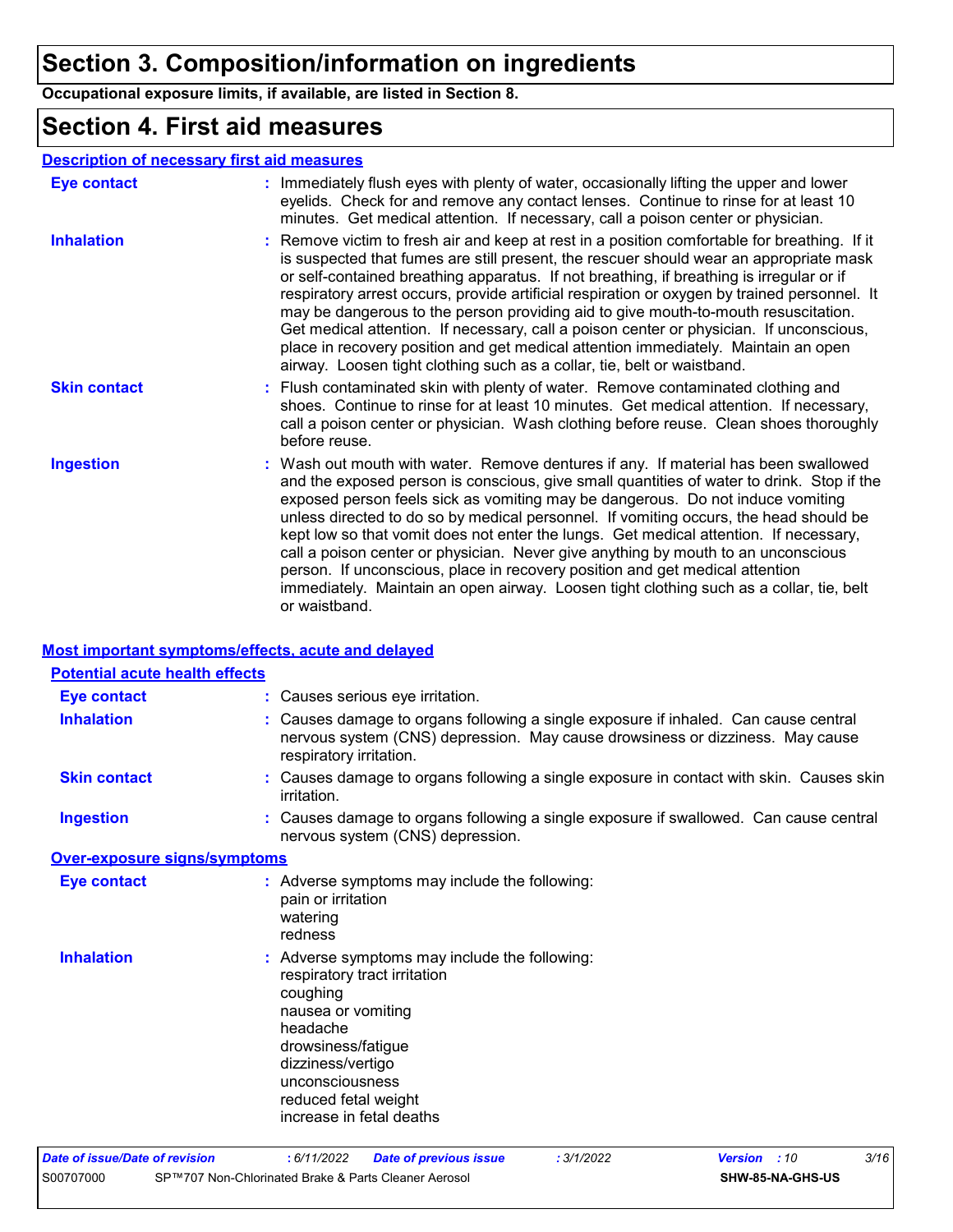### **Section 4. First aid measures**

|                                   | skeletal malformations                                                                                                                                                                                                                                                                                                  |
|-----------------------------------|-------------------------------------------------------------------------------------------------------------------------------------------------------------------------------------------------------------------------------------------------------------------------------------------------------------------------|
| <b>Skin contact</b>               | : Adverse symptoms may include the following:<br>irritation<br>redness<br>reduced fetal weight<br>increase in fetal deaths<br>skeletal malformations                                                                                                                                                                    |
| <b>Ingestion</b>                  | : Adverse symptoms may include the following:<br>reduced fetal weight<br>increase in fetal deaths<br>skeletal malformations                                                                                                                                                                                             |
|                                   | Indication of immediate medical attention and special treatment needed, if necessary                                                                                                                                                                                                                                    |
| <b>Notes to physician</b>         | : Treat symptomatically. Contact poison treatment specialist immediately if large<br>quantities have been ingested or inhaled.                                                                                                                                                                                          |
| <b>Specific treatments</b>        | : No specific treatment.                                                                                                                                                                                                                                                                                                |
| <b>Protection of first-aiders</b> | : No action shall be taken involving any personal risk or without suitable training. If it is<br>suspected that fumes are still present, the rescuer should wear an appropriate mask or<br>self-contained breathing apparatus. It may be dangerous to the person providing aid to<br>give mouth-to-mouth resuscitation. |

**See toxicological information (Section 11)**

### **Section 5. Fire-fighting measures**

| <b>Extinguishing media</b>                               |                                                                                                                                                                                                                                                                                                                                                                                                                                                       |
|----------------------------------------------------------|-------------------------------------------------------------------------------------------------------------------------------------------------------------------------------------------------------------------------------------------------------------------------------------------------------------------------------------------------------------------------------------------------------------------------------------------------------|
| <b>Suitable extinguishing</b><br>media                   | : Use an extinguishing agent suitable for the surrounding fire.                                                                                                                                                                                                                                                                                                                                                                                       |
| <b>Unsuitable extinguishing</b><br>media                 | : None known.                                                                                                                                                                                                                                                                                                                                                                                                                                         |
| <b>Specific hazards arising</b><br>from the chemical     | : Extremely flammable aerosol. Runoff to sewer may create fire or explosion hazard. In<br>a fire or if heated, a pressure increase will occur and the container may burst, with the<br>risk of a subsequent explosion. Gas may accumulate in low or confined areas or travel<br>a considerable distance to a source of ignition and flash back, causing fire or explosion.<br>Bursting aerosol containers may be propelled from a fire at high speed. |
| <b>Hazardous thermal</b><br>decomposition products       | Decomposition products may include the following materials:<br>carbon dioxide<br>carbon monoxide                                                                                                                                                                                                                                                                                                                                                      |
| <b>Special protective actions</b><br>for fire-fighters   | : Promptly isolate the scene by removing all persons from the vicinity of the incident if<br>there is a fire. No action shall be taken involving any personal risk or without suitable<br>training. Move containers from fire area if this can be done without risk. Use water<br>spray to keep fire-exposed containers cool.                                                                                                                         |
| <b>Special protective</b><br>equipment for fire-fighters | : Fire-fighters should wear appropriate protective equipment and self-contained breathing<br>apparatus (SCBA) with a full face-piece operated in positive pressure mode.                                                                                                                                                                                                                                                                              |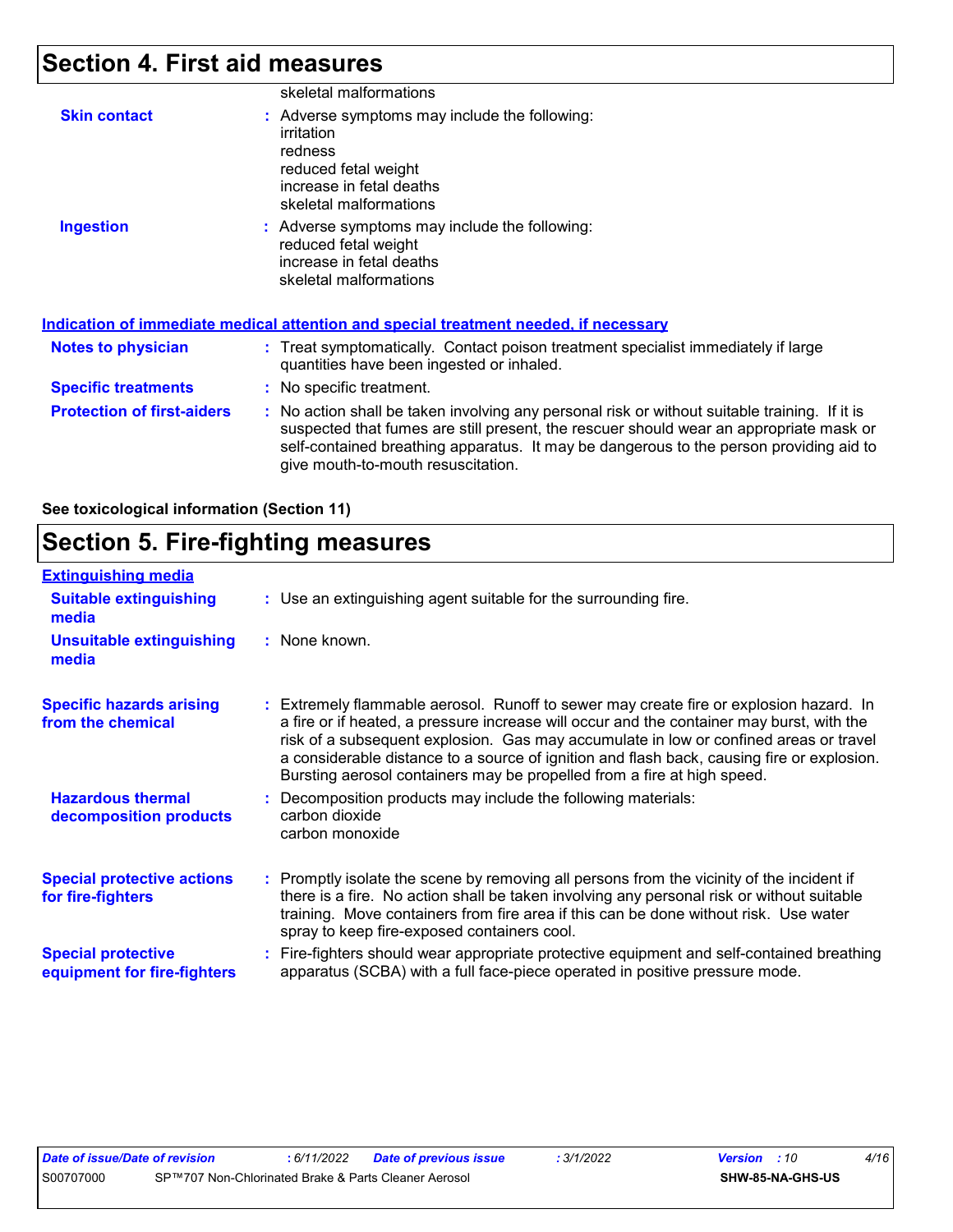### **Section 6. Accidental release measures**

|                                                       | <b>Personal precautions, protective equipment and emergency procedures</b>                                                                                                                                                                                                                                                                                                                                                                                                                                                                                                                                                                                                                                                                                                       |  |  |
|-------------------------------------------------------|----------------------------------------------------------------------------------------------------------------------------------------------------------------------------------------------------------------------------------------------------------------------------------------------------------------------------------------------------------------------------------------------------------------------------------------------------------------------------------------------------------------------------------------------------------------------------------------------------------------------------------------------------------------------------------------------------------------------------------------------------------------------------------|--|--|
| For non-emergency<br>personnel                        | : No action shall be taken involving any personal risk or without suitable training.<br>Evacuate surrounding areas. Keep unnecessary and unprotected personnel from<br>entering. In the case of aerosols being ruptured, care should be taken due to the rapid<br>escape of the pressurized contents and propellant. If a large number of containers are<br>ruptured, treat as a bulk material spillage according to the instructions in the clean-up<br>section. Do not touch or walk through spilled material. Shut off all ignition sources. No<br>flares, smoking or flames in hazard area. Avoid breathing vapor or mist. Provide<br>adequate ventilation. Wear appropriate respirator when ventilation is inadequate. Put<br>on appropriate personal protective equipment. |  |  |
| For emergency responders                              | : If specialized clothing is required to deal with the spillage, take note of any information in<br>Section 8 on suitable and unsuitable materials. See also the information in "For non-<br>emergency personnel".                                                                                                                                                                                                                                                                                                                                                                                                                                                                                                                                                               |  |  |
| <b>Environmental precautions</b>                      | : Avoid dispersal of spilled material and runoff and contact with soil, waterways, drains<br>and sewers. Inform the relevant authorities if the product has caused environmental<br>pollution (sewers, waterways, soil or air).                                                                                                                                                                                                                                                                                                                                                                                                                                                                                                                                                  |  |  |
| Methods and materials for containment and cleaning up |                                                                                                                                                                                                                                                                                                                                                                                                                                                                                                                                                                                                                                                                                                                                                                                  |  |  |
| <b>Small spill</b>                                    | : Stop leak if without risk. Move containers from spill area. Use spark-proof tools and<br>explosion-proof equipment. Dilute with water and mop up if water-soluble. Alternatively,<br>or if water-insoluble, absorb with an inert dry material and place in an appropriate waste<br>disposal container. Dispose of via a licensed waste disposal contractor.                                                                                                                                                                                                                                                                                                                                                                                                                    |  |  |
| <b>Large spill</b>                                    | : Stop leak if without risk. Move containers from spill area. Use spark-proof tools and<br>explosion-proof equipment. Approach release from upwind. Prevent entry into sewers,<br>water courses, basements or confined areas. Wash spillages into an effluent treatment<br>plant or proceed as follows. Contain and collect spillage with non-combustible,<br>absorbent material e.g. sand, earth, vermiculite or diatomaceous earth and place in<br>container for disposal according to local regulations (see Section 13). Dispose of via a<br>licensed waste disposal contractor. Contaminated absorbent material may pose the<br>same hazard as the spilled product. Note: see Section 1 for emergency contact<br>information and Section 13 for waste disposal.             |  |  |

### **Section 7. Handling and storage**

### **Precautions for safe handling**

| <b>Protective measures</b>                       | : Put on appropriate personal protective equipment (see Section 8). Pressurized<br>container: protect from sunlight and do not expose to temperatures exceeding 50°C. Do<br>not pierce or burn, even after use. Avoid exposure - obtain special instructions before<br>use. Avoid exposure during pregnancy. Do not handle until all safety precautions have<br>been read and understood. Do not get in eyes or on skin or clothing. Do not breathe<br>vapor or mist. Do not ingest. Avoid breathing gas. Use only with adequate ventilation.<br>Wear appropriate respirator when ventilation is inadequate. Store and use away from<br>heat, sparks, open flame or any other ignition source. Use explosion-proof electrical<br>(ventilating, lighting and material handling) equipment. Use only non-sparking tools.<br>Empty containers retain product residue and can be hazardous. |
|--------------------------------------------------|-----------------------------------------------------------------------------------------------------------------------------------------------------------------------------------------------------------------------------------------------------------------------------------------------------------------------------------------------------------------------------------------------------------------------------------------------------------------------------------------------------------------------------------------------------------------------------------------------------------------------------------------------------------------------------------------------------------------------------------------------------------------------------------------------------------------------------------------------------------------------------------------|
| <b>Advice on general</b><br>occupational hygiene | : Eating, drinking and smoking should be prohibited in areas where this material is<br>handled, stored and processed. Workers should wash hands and face before eating,<br>drinking and smoking. Remove contaminated clothing and protective equipment before<br>entering eating areas. See also Section 8 for additional information on hygiene<br>measures.                                                                                                                                                                                                                                                                                                                                                                                                                                                                                                                           |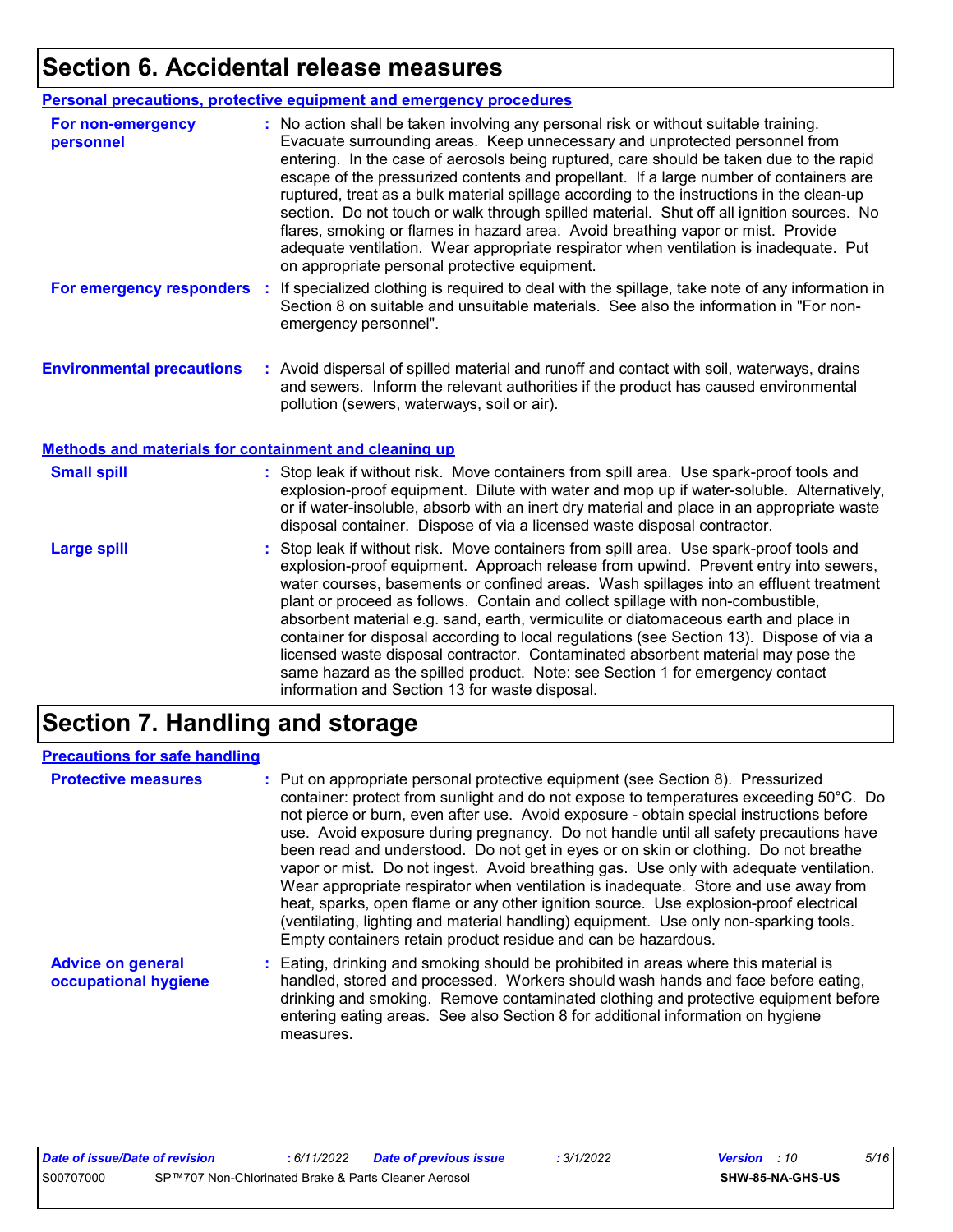### **Section 7. Handling and storage**

### **including any incompatibilities**

**Conditions for safe storage,** : Store in accordance with local regulations. Store away from direct sunlight in a dry, cool and well-ventilated area, away from incompatible materials (see Section 10) and food and drink. Protect from sunlight. Store locked up. Eliminate all ignition sources. Use appropriate containment to avoid environmental contamination. See Section 10 for incompatible materials before handling or use.

### **Section 8. Exposure controls/personal protection**

#### **Control parameters**

**Occupational exposure limits (OSHA United States)**

| <b>Ingredient name</b> | CAS#     | <b>Exposure limits</b>                                                                                                                                                                                                                                                                                                                                                                                                                                                                                           |
|------------------------|----------|------------------------------------------------------------------------------------------------------------------------------------------------------------------------------------------------------------------------------------------------------------------------------------------------------------------------------------------------------------------------------------------------------------------------------------------------------------------------------------------------------------------|
| Acetone                | 67-64-1  | ACGIH TLV (United States, 1/2021).<br>TWA: 250 ppm 8 hours.<br>STEL: 500 ppm 15 minutes.<br>NIOSH REL (United States, 10/2020).<br>TWA: 250 ppm 10 hours.<br>TWA: 590 mg/m <sup>3</sup> 10 hours.<br>OSHA PEL (United States, 5/2018).<br>TWA: 1000 ppm 8 hours.<br>TWA: 2400 mg/m <sup>3</sup> 8 hours.                                                                                                                                                                                                         |
| Toluene                | 108-88-3 | OSHA PEL Z2 (United States, 2/2013).<br>TWA: 200 ppm 8 hours.<br>CEIL: 300 ppm<br>AMP: 500 ppm 10 minutes.<br>NIOSH REL (United States, 10/2020).<br>TWA: 100 ppm 10 hours.<br>TWA: 375 mg/m <sup>3</sup> 10 hours.<br>STEL: 150 ppm 15 minutes.<br>STEL: 560 mg/m <sup>3</sup> 15 minutes.<br>ACGIH TLV (United States, 1/2021).<br>Ototoxicant.<br>TWA: 20 ppm 8 hours.                                                                                                                                        |
| Carbon Dioxide         | 124-38-9 | ACGIH TLV (United States, 1/2021). Oxygen<br>Depletion [Asphyxiant].<br>TWA: 5000 ppm 8 hours.<br>TWA: 9000 mg/m <sup>3</sup> 8 hours.<br>STEL: 30000 ppm 15 minutes.<br>STEL: 54000 mg/m <sup>3</sup> 15 minutes.<br>NIOSH REL (United States, 10/2020).<br>TWA: 5000 ppm 10 hours.<br>TWA: 9000 mg/m <sup>3</sup> 10 hours.<br>STEL: 30000 ppm 15 minutes.<br>STEL: 54000 mg/m <sup>3</sup> 15 minutes.<br>OSHA PEL (United States, 5/2018).<br>TWA: 5000 ppm 8 hours.<br>TWA: 9000 mg/m <sup>3</sup> 8 hours. |
| Methanol               | 67-56-1  | ACGIH TLV (United States, 1/2021).<br>Absorbed through skin.<br>TWA: 200 ppm 8 hours.<br>TWA: 262 mg/m <sup>3</sup> 8 hours.<br>STEL: 250 ppm 15 minutes.<br>STEL: 328 mg/m <sup>3</sup> 15 minutes.<br>NIOSH REL (United States, 10/2020).<br>Absorbed through skin.<br>TWA: 200 ppm 10 hours.<br>TWA: 260 mg/m <sup>3</sup> 10 hours.                                                                                                                                                                          |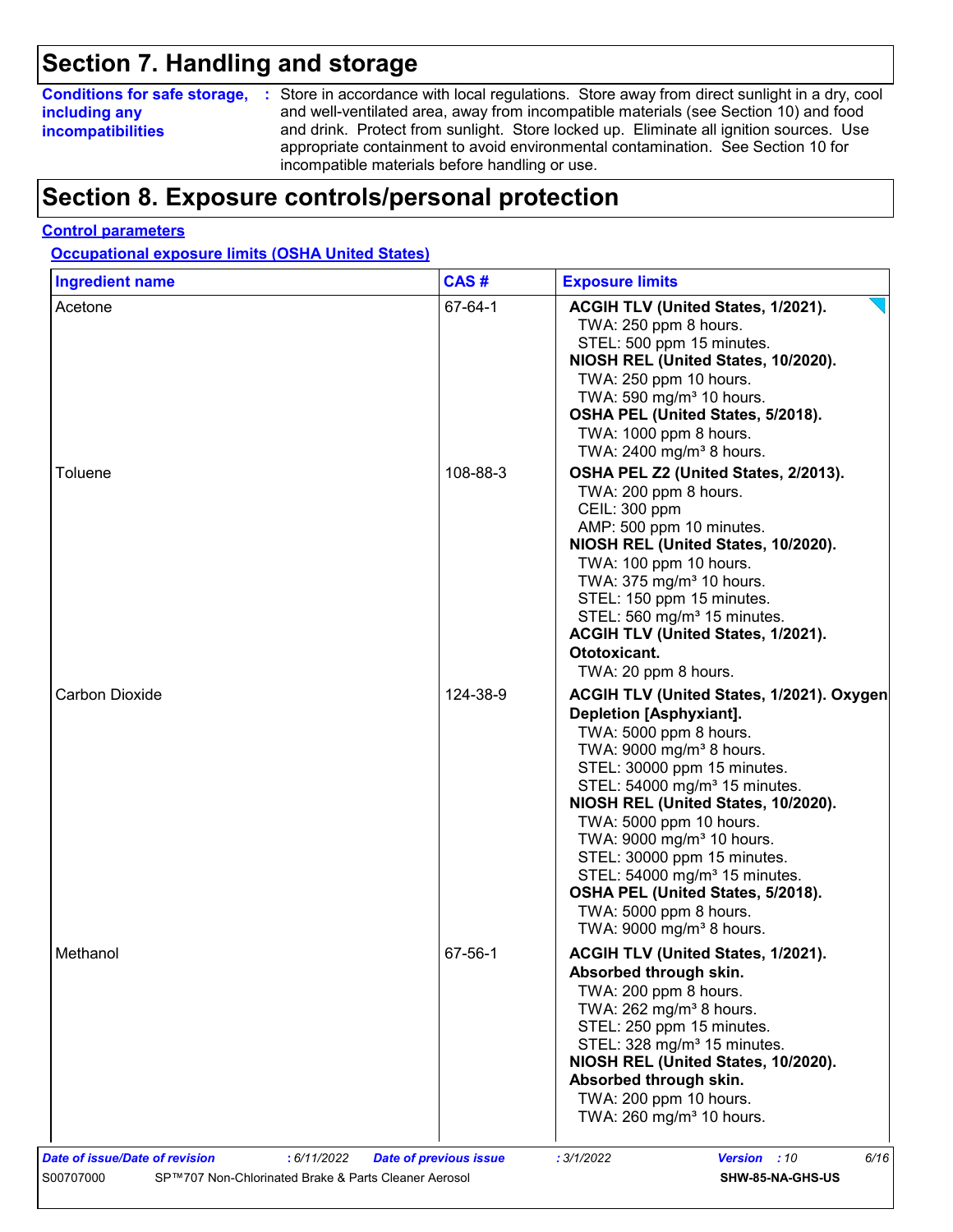## **Section 8. Exposure controls/personal protection**

|  | STEL: 250 ppm 15 minutes.<br>STEL: 325 mg/m <sup>3</sup> 15 minutes.<br>OSHA PEL (United States, 5/2018).<br>TWA: 200 ppm 8 hours.<br>TWA: $260 \text{ mg/m}^3$ 8 hours. |
|--|--------------------------------------------------------------------------------------------------------------------------------------------------------------------------|
|--|--------------------------------------------------------------------------------------------------------------------------------------------------------------------------|

#### **Occupational exposure limits (Canada)**

| <b>Ingredient name</b> | CAS#     | <b>Exposure limits</b>                                                                                                                                                                                                                                                                                                                                                                                                                                                                                                                                                                                                                                                                                                                     |
|------------------------|----------|--------------------------------------------------------------------------------------------------------------------------------------------------------------------------------------------------------------------------------------------------------------------------------------------------------------------------------------------------------------------------------------------------------------------------------------------------------------------------------------------------------------------------------------------------------------------------------------------------------------------------------------------------------------------------------------------------------------------------------------------|
| acetone                | 67-64-1  | CA Alberta Provincial (Canada, 6/2018).<br>8 hrs OEL: 1200 mg/m <sup>3</sup> 8 hours.<br>15 min OEL: 1800 mg/m <sup>3</sup> 15 minutes.<br>8 hrs OEL: 500 ppm 8 hours.<br>15 min OEL: 750 ppm 15 minutes.<br><b>CA British Columbia Provincial (Canada,</b><br>$6/2021$ ).<br>TWA: 250 ppm 8 hours.<br>STEL: 500 ppm 15 minutes.<br>CA Ontario Provincial (Canada, 6/2019).<br>TWA: 250 ppm 8 hours.<br>STEL: 500 ppm 15 minutes.<br>CA Quebec Provincial (Canada, 6/2021).<br>TWAEV: 500 ppm 8 hours.<br>TWAEV: 1190 mg/m <sup>3</sup> 8 hours.<br>STEV: 1000 ppm 15 minutes.<br>STEV: 2380 mg/m <sup>3</sup> 15 minutes.<br><b>CA Saskatchewan Provincial (Canada,</b><br>7/2013).<br>STEL: 750 ppm 15 minutes.<br>TWA: 500 ppm 8 hours. |
| Toluene                | 108-88-3 | CA Alberta Provincial (Canada, 6/2018).<br>Absorbed through skin.<br>8 hrs OEL: 50 ppm 8 hours.<br>8 hrs OEL: 188 mg/m <sup>3</sup> 8 hours.<br><b>CA British Columbia Provincial (Canada,</b><br>6/2021).<br>TWA: 20 ppm 8 hours.<br>CA Ontario Provincial (Canada, 6/2019).<br>TWA: 20 ppm 8 hours.<br>CA Quebec Provincial (Canada, 6/2021).<br>Absorbed through skin.<br>TWAEV: 50 ppm 8 hours.<br>TWAEV: 188 mg/m <sup>3</sup> 8 hours.<br><b>CA Saskatchewan Provincial (Canada,</b><br>7/2013). Absorbed through skin.<br>STEL: 60 ppm 15 minutes.<br>TWA: 50 ppm 8 hours.                                                                                                                                                          |
| Methyl alcohol         | 67-56-1  | CA Alberta Provincial (Canada, 6/2018).<br>Absorbed through skin.<br>8 hrs OEL: 262 mg/m <sup>3</sup> 8 hours.<br>8 hrs OEL: 200 ppm 8 hours.<br>15 min OEL: 250 ppm 15 minutes.<br>15 min OEL: 328 mg/m <sup>3</sup> 15 minutes.<br><b>CA British Columbia Provincial (Canada,</b><br>6/2021). Absorbed through skin.<br>TWA: 200 ppm 8 hours.<br>STEL: 250 ppm 15 minutes.                                                                                                                                                                                                                                                                                                                                                               |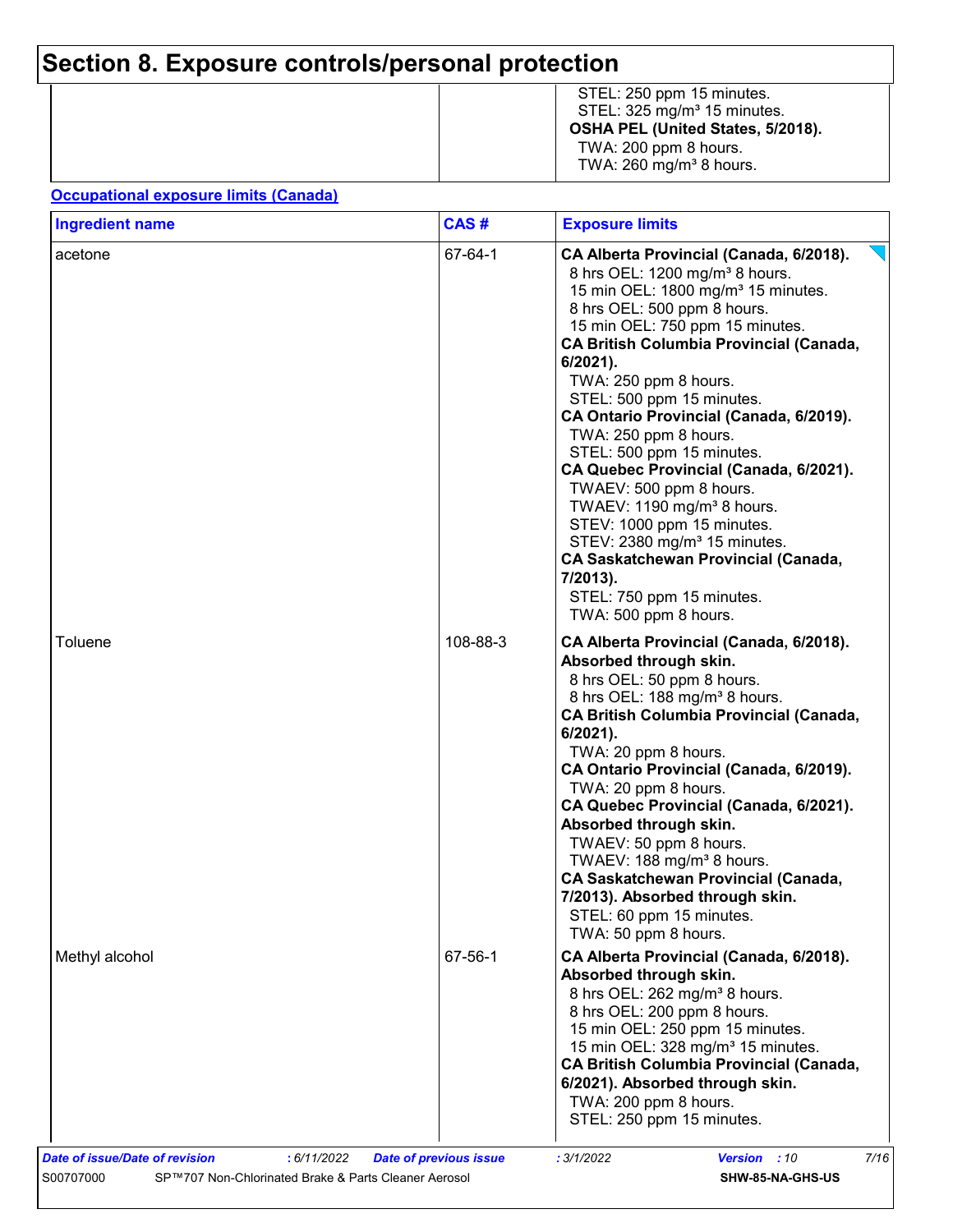### **Section 8. Exposure controls/personal protection**

| CA Ontario Provincial (Canada, 6/2019).<br>Absorbed through skin.                                                                                                                                                                                                                                           |
|-------------------------------------------------------------------------------------------------------------------------------------------------------------------------------------------------------------------------------------------------------------------------------------------------------------|
| TWA: 200 ppm 8 hours.<br>STEL: 250 ppm 15 minutes.<br>CA Quebec Provincial (Canada, 6/2021).                                                                                                                                                                                                                |
| Absorbed through skin.<br>TWAEV: 200 ppm 8 hours.<br>TWAEV: $262$ mg/m <sup>3</sup> 8 hours.<br>STEV: 250 ppm 15 minutes.<br>STEV: 328 mg/m <sup>3</sup> 15 minutes.<br><b>CA Saskatchewan Provincial (Canada,</b><br>7/2013). Absorbed through skin.<br>STEL: 250 ppm 15 minutes.<br>TWA: 200 ppm 8 hours. |

#### **Occupational exposure limits (Mexico)**

|          | CAS#     | <b>Exposure limits</b>                                                                                              |
|----------|----------|---------------------------------------------------------------------------------------------------------------------|
| Acetone  | 67-64-1  | NOM-010-STPS-2014 (Mexico, 4/2016).<br>TWA: 500 ppm 8 hours.<br>STEL: 750 ppm 15 minutes.                           |
| Toluene  | 108-88-3 | NOM-010-STPS-2014 (Mexico, 4/2016).<br>TWA: 20 ppm 8 hours.                                                         |
| methanol | 67-56-1  | NOM-010-STPS-2014 (Mexico, 4/2016).<br>Absorbed through skin.<br>TWA: 200 ppm 8 hours.<br>STEL: 250 ppm 15 minutes. |

|                                       | : Use only with adequate ventilation. Use process enclosures, local exhaust ventilation or<br>other engineering controls to keep worker exposure to airborne contaminants below any<br>recommended or statutory limits. The engineering controls also need to keep gas,<br>vapor or dust concentrations below any lower explosive limits. Use explosion-proof<br>ventilation equipment.                                                                                                                                                                                                                                |
|---------------------------------------|------------------------------------------------------------------------------------------------------------------------------------------------------------------------------------------------------------------------------------------------------------------------------------------------------------------------------------------------------------------------------------------------------------------------------------------------------------------------------------------------------------------------------------------------------------------------------------------------------------------------|
|                                       | Emissions from ventilation or work process equipment should be checked to ensure<br>they comply with the requirements of environmental protection legislation. In some<br>cases, fume scrubbers, filters or engineering modifications to the process equipment<br>will be necessary to reduce emissions to acceptable levels.                                                                                                                                                                                                                                                                                          |
| <b>Individual protection measures</b> |                                                                                                                                                                                                                                                                                                                                                                                                                                                                                                                                                                                                                        |
|                                       | : Wash hands, forearms and face thoroughly after handling chemical products, before<br>eating, smoking and using the lavatory and at the end of the working period.<br>Appropriate techniques should be used to remove potentially contaminated clothing.<br>Wash contaminated clothing before reusing. Ensure that eyewash stations and safety<br>showers are close to the workstation location.                                                                                                                                                                                                                      |
|                                       | : Safety eyewear complying with an approved standard should be used when a risk<br>assessment indicates this is necessary to avoid exposure to liquid splashes, mists,<br>gases or dusts. If contact is possible, the following protection should be worn, unless<br>the assessment indicates a higher degree of protection: chemical splash goggles.                                                                                                                                                                                                                                                                  |
|                                       |                                                                                                                                                                                                                                                                                                                                                                                                                                                                                                                                                                                                                        |
|                                       | : Chemical-resistant, impervious gloves complying with an approved standard should be<br>worn at all times when handling chemical products if a risk assessment indicates this is<br>necessary. Considering the parameters specified by the glove manufacturer, check<br>during use that the gloves are still retaining their protective properties. It should be<br>noted that the time to breakthrough for any glove material may be different for different<br>glove manufacturers. In the case of mixtures, consisting of several substances, the<br>protection time of the gloves cannot be accurately estimated. |
|                                       |                                                                                                                                                                                                                                                                                                                                                                                                                                                                                                                                                                                                                        |

| Date of issue/Date of revision |                                                      | : 6/11/2022 | <b>Date of previous issue</b> | : 3/1/2022 | <b>Version</b> : 10 |                  | 8/16 |
|--------------------------------|------------------------------------------------------|-------------|-------------------------------|------------|---------------------|------------------|------|
| S00707000                      | SP™707 Non-Chlorinated Brake & Parts Cleaner Aerosol |             |                               |            |                     | SHW-85-NA-GHS-US |      |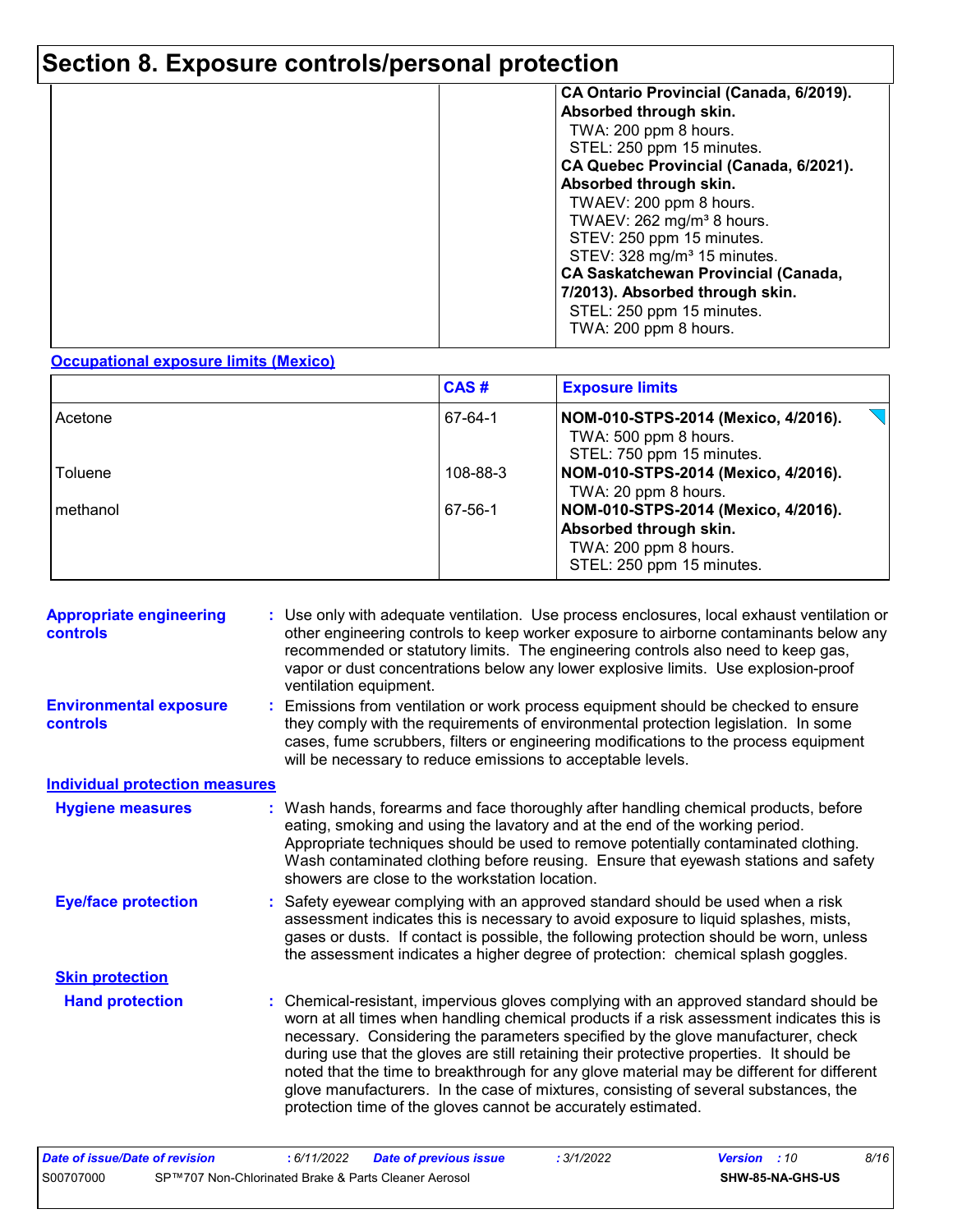### **Section 8. Exposure controls/personal protection**

| <b>Body protection</b>        | : Personal protective equipment for the body should be selected based on the task being<br>performed and the risks involved and should be approved by a specialist before<br>handling this product. When there is a risk of ignition from static electricity, wear anti-<br>static protective clothing. For the greatest protection from static discharges, clothing<br>should include anti-static overalls, boots and gloves. |
|-------------------------------|--------------------------------------------------------------------------------------------------------------------------------------------------------------------------------------------------------------------------------------------------------------------------------------------------------------------------------------------------------------------------------------------------------------------------------|
| <b>Other skin protection</b>  | : Appropriate footwear and any additional skin protection measures should be selected<br>based on the task being performed and the risks involved and should be approved by a<br>specialist before handling this product.                                                                                                                                                                                                      |
| <b>Respiratory protection</b> | : Based on the hazard and potential for exposure, select a respirator that meets the<br>appropriate standard or certification. Respirators must be used according to a<br>respiratory protection program to ensure proper fitting, training, and other important<br>aspects of use.                                                                                                                                            |

### **Section 9. Physical and chemical properties**

The conditions of measurement of all properties are at standard temperature and pressure unless otherwise indicated.

| <b>Appearance</b>                                                 |                                                                |
|-------------------------------------------------------------------|----------------------------------------------------------------|
| <b>Physical state</b>                                             | $:$ Liquid.                                                    |
| <b>Color</b>                                                      | : Not available.                                               |
| Odor                                                              | : Not available.                                               |
| <b>Odor threshold</b>                                             | Not available.                                                 |
| рH                                                                | -7                                                             |
| <b>Melting point/freezing point</b>                               | : Not available.                                               |
| <b>Boiling point, initial boiling</b><br>point, and boiling range | : Not available.                                               |
| <b>Flash point</b>                                                | Closed cup: -8°C (17.6°F) [Pensky-Martens Closed Cup]          |
| <b>Evaporation rate</b>                                           | $: 5.6$ (butyl acetate = 1)                                    |
| <b>Flammability</b>                                               | Not available.                                                 |
| Lower and upper explosion<br>limit/flammability limit             | : Lower: $1\%$<br>Upper: 36.5%                                 |
| <b>Vapor pressure</b>                                             | : 101.3 kPa (760 mm Hg)                                        |
| <b>Relative vapor density</b>                                     | : $1.11$ [Air = 1]                                             |
| <b>Relative density</b>                                           | : 0.8                                                          |
| <b>Solubility</b>                                                 | : Not available.                                               |
| <b>Partition coefficient: n-</b><br>octanol/water                 | : Not applicable.                                              |
| <b>Auto-ignition temperature</b>                                  | : Not available.                                               |
| <b>Decomposition temperature</b>                                  | : Not available.                                               |
| <b>Viscosity</b>                                                  | Kinematic (40°C (104°F)): >20.5 mm <sup>2</sup> /s (>20.5 cSt) |
| <b>Molecular weight</b>                                           | Not applicable.                                                |
| <b>Aerosol product</b>                                            |                                                                |
| <b>Type of aerosol</b>                                            | Spray                                                          |
| <b>Heat of combustion</b>                                         | 25.873 kJ/g                                                    |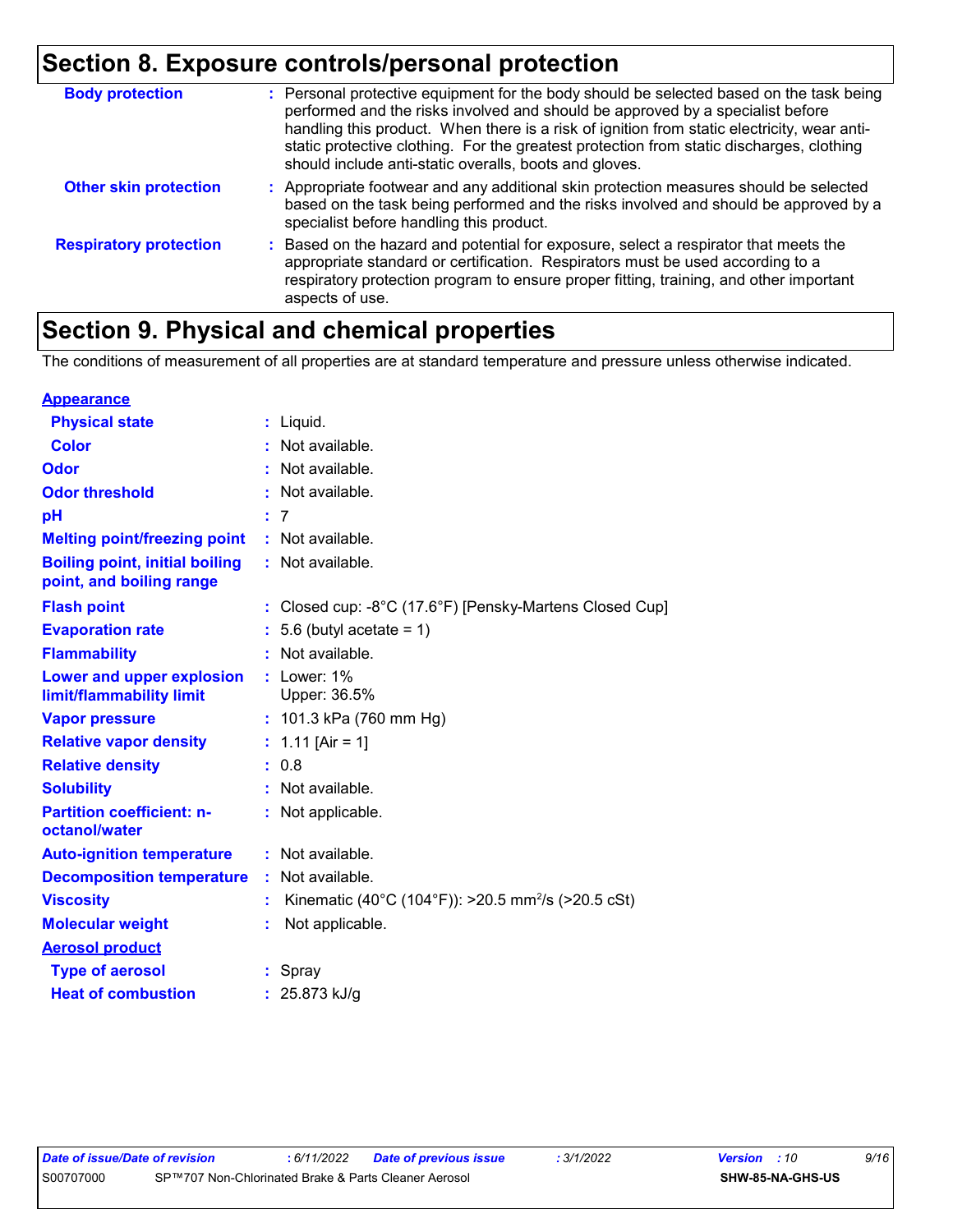### **Section 10. Stability and reactivity**

| <b>Reactivity</b>                            | : No specific test data related to reactivity available for this product or its ingredients.              |
|----------------------------------------------|-----------------------------------------------------------------------------------------------------------|
| <b>Chemical stability</b>                    | : The product is stable.                                                                                  |
| <b>Possibility of hazardous</b><br>reactions | : Under normal conditions of storage and use, hazardous reactions will not occur.                         |
| <b>Conditions to avoid</b>                   | : Avoid all possible sources of ignition (spark or flame).                                                |
| <b>Incompatible materials</b>                | : No specific data.                                                                                       |
| <b>Hazardous decomposition</b><br>products   | : Under normal conditions of storage and use, hazardous decomposition products should<br>not be produced. |

### **Section 11. Toxicological information**

#### **Information on toxicological effects**

#### **Acute toxicity**

| <b>Product/ingredient name</b> | <b>Result</b>                | <b>Species</b> | <b>Dose</b>           | <b>Exposure</b> |
|--------------------------------|------------------------------|----------------|-----------------------|-----------------|
| Acetone                        | ILD50 Oral                   | Rat            | 5800 mg/kg            |                 |
| Toluene                        | <b>LC50 Inhalation Vapor</b> | Rat            | $49$ g/m <sup>3</sup> | ⊺4 hours        |
|                                | LD50 Oral                    | Rat            | $636$ mg/kg           |                 |
| l Methanol                     | LC50 Inhalation Gas.         | Rat            | 145000 ppm            | l1 hours        |
|                                | LC50 Inhalation Gas.         | Rat            | 64000 ppm             | 4 hours         |
|                                | ILD50 Dermal                 | Rabbit         | 15800 mg/kg           |                 |
|                                | LD50 Oral                    | Rat            | 5600 mg/kg            |                 |

#### **Irritation/Corrosion**

| <b>Product/ingredient name</b> | <b>Result</b>            | <b>Species</b> | <b>Score</b> | <b>Exposure</b> | <b>Observation</b>       |  |  |
|--------------------------------|--------------------------|----------------|--------------|-----------------|--------------------------|--|--|
| Acetone                        | Eyes - Mild irritant     | Human          |              | 186300 ppm      |                          |  |  |
|                                | Eyes - Mild irritant     | Rabbit         |              | $10$ uL         |                          |  |  |
|                                | Eyes - Moderate irritant | Rabbit         |              | 24 hours 20     | $\overline{\phantom{a}}$ |  |  |
|                                |                          |                |              | mg              |                          |  |  |
|                                | Eyes - Severe irritant   | Rabbit         |              | $20 \, mg$      |                          |  |  |
|                                | Skin - Mild irritant     | Rabbit         |              | 24 hours 500    |                          |  |  |
|                                |                          |                |              | mg              |                          |  |  |
|                                | Skin - Mild irritant     | Rabbit         |              | 395 mg          |                          |  |  |
| Toluene                        | Eyes - Mild irritant     | Rabbit         |              | 0.5 minutes     |                          |  |  |
|                                |                          |                |              | 100 mg          |                          |  |  |
|                                | Eyes - Mild irritant     | Rabbit         |              | 870 ug          |                          |  |  |
|                                | Eyes - Severe irritant   | Rabbit         |              | 24 hours 2      |                          |  |  |
|                                |                          |                |              | mg              |                          |  |  |
|                                | Skin - Mild irritant     | Pig            |              | 24 hours 250    |                          |  |  |
|                                |                          |                |              | uL              |                          |  |  |
|                                | Skin - Mild irritant     | Rabbit         |              | 435 mg          |                          |  |  |
|                                | Skin - Moderate irritant | Rabbit         |              | 24 hours 20     |                          |  |  |
|                                |                          |                |              | mg              |                          |  |  |
|                                | Skin - Moderate irritant | Rabbit         |              | 500 mg          |                          |  |  |
| Methanol                       | Eyes - Moderate irritant | Rabbit         |              | 24 hours 100    |                          |  |  |
|                                |                          |                |              | mg              |                          |  |  |
|                                | Eyes - Moderate irritant | Rabbit         |              | $40 \text{ mg}$ |                          |  |  |
|                                | Skin - Moderate irritant | Rabbit         |              | 24 hours 20     |                          |  |  |
|                                |                          |                |              | mg              |                          |  |  |

**Sensitization**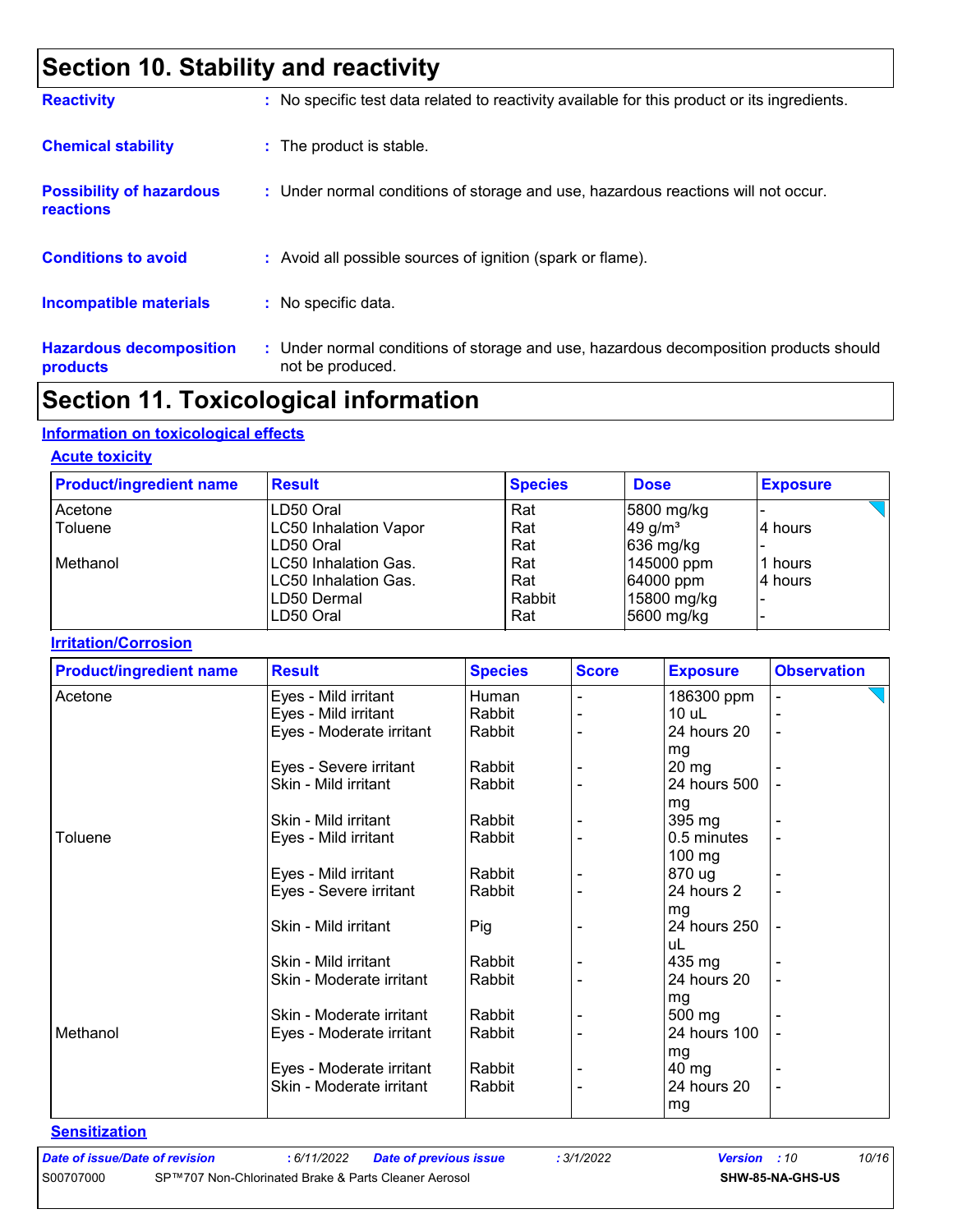### **Section 11. Toxicological information**

#### Not available.

#### **Mutagenicity**

Not available.

#### **Carcinogenicity**

Not available.

#### **Classification**

| <b>Product/ingredient name</b> | <b>OSHA</b> | <b>IARC</b> | <b>NTP</b> |
|--------------------------------|-------------|-------------|------------|
| Toluene                        |             | $\cdot$     |            |

#### **Reproductive toxicity**

Not available.

#### **Teratogenicity**

Not available.

#### **Specific target organ toxicity (single exposure)**

| <b>Name</b> | <b>Category</b> | <b>Route of</b><br>exposure | <b>Target organs</b>                    |
|-------------|-----------------|-----------------------------|-----------------------------------------|
| Acetone     | Category 3      |                             | Respiratory tract<br>l irritation       |
|             | Category 3      |                             | l Narcotic effects                      |
| Toluene     | Category 3      |                             | Respiratory tract<br><b>lirritation</b> |
|             | Category 3      |                             | Narcotic effects                        |
| Methanol    | Category 1      |                             | $\overline{\phantom{0}}$                |
|             | Category 3      |                             | Narcotic effects                        |

#### **Specific target organ toxicity (repeated exposure)**

| <b>Name</b> | <b>Category</b> | <b>Route of</b><br><b>exposure</b> | <b>Target organs</b> |
|-------------|-----------------|------------------------------------|----------------------|
| Acetone     | Category 2      |                                    |                      |
| Toluene     | Category 2      |                                    |                      |
| Methanol    | Category 2      |                                    |                      |

#### **Aspiration hazard**

| <b>Name</b> | <b>Result</b>                  |
|-------------|--------------------------------|
| Toluene     | ASPIRATION HAZARD - Category 1 |

| Information on the likely<br>routes of exposure | : Not available.                                                                                                                                                                                |  |
|-------------------------------------------------|-------------------------------------------------------------------------------------------------------------------------------------------------------------------------------------------------|--|
| <b>Potential acute health effects</b>           |                                                                                                                                                                                                 |  |
| Eye contact                                     | : Causes serious eye irritation.                                                                                                                                                                |  |
| <b>Inhalation</b>                               | : Causes damage to organs following a single exposure if inhaled. Can cause central<br>nervous system (CNS) depression. May cause drowsiness or dizziness. May cause<br>respiratory irritation. |  |
| <b>Skin contact</b>                             | : Causes damage to organs following a single exposure in contact with skin. Causes skin<br>irritation.                                                                                          |  |
| <b>Ingestion</b>                                | : Causes damage to organs following a single exposure if swallowed. Can cause central<br>nervous system (CNS) depression.                                                                       |  |

| Date of issue/Date of revision |                                                      | : 6/11/2022 | Date of previous issue | : 3/1/2022 | <b>Version</b> : 10 |                         | 11/16 |
|--------------------------------|------------------------------------------------------|-------------|------------------------|------------|---------------------|-------------------------|-------|
| S00707000                      | SP™707 Non-Chlorinated Brake & Parts Cleaner Aerosol |             |                        |            |                     | <b>SHW-85-NA-GHS-US</b> |       |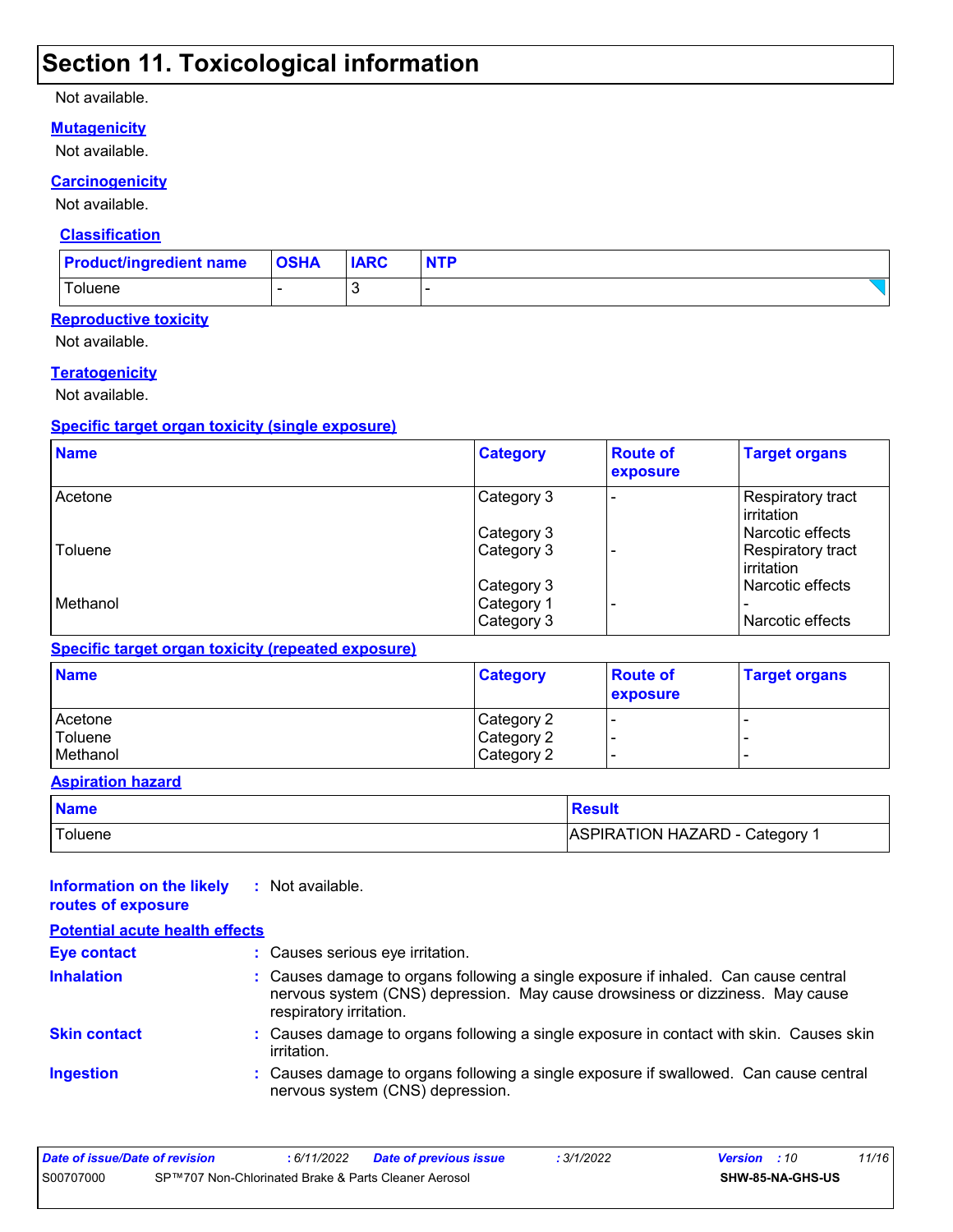### **Section 11. Toxicological information**

|                     | <b>Symptoms related to the physical, chemical and toxicological characteristics</b>                                                                                                                                                                                     |
|---------------------|-------------------------------------------------------------------------------------------------------------------------------------------------------------------------------------------------------------------------------------------------------------------------|
| Eye contact         | : Adverse symptoms may include the following:<br>pain or irritation<br>watering<br>redness                                                                                                                                                                              |
| <b>Inhalation</b>   | : Adverse symptoms may include the following:<br>respiratory tract irritation<br>coughing<br>nausea or vomiting<br>headache<br>drowsiness/fatigue<br>dizziness/vertigo<br>unconsciousness<br>reduced fetal weight<br>increase in fetal deaths<br>skeletal malformations |
| <b>Skin contact</b> | : Adverse symptoms may include the following:<br>irritation<br>redness<br>reduced fetal weight<br>increase in fetal deaths<br>skeletal malformations                                                                                                                    |
| <b>Ingestion</b>    | : Adverse symptoms may include the following:<br>reduced fetal weight<br>increase in fetal deaths<br>skeletal malformations                                                                                                                                             |

|                                                   | Delayed and immediate effects and also chronic effects from short and long term exposure |
|---------------------------------------------------|------------------------------------------------------------------------------------------|
| <b>Short term exposure</b>                        |                                                                                          |
| <b>Potential immediate</b><br><b>effects</b>      | $:$ Not available.                                                                       |
| <b>Potential delayed effects</b>                  | : Not available.                                                                         |
| <b>Long term exposure</b>                         |                                                                                          |
| <b>Potential immediate</b><br><b>effects</b>      | : Not available.                                                                         |
| <b>Potential delayed effects : Not available.</b> |                                                                                          |
| <b>Potential chronic health effects</b>           |                                                                                          |
| Not available.                                    |                                                                                          |
| <b>General</b>                                    | : May cause damage to organs through prolonged or repeated exposure.                     |
| <b>Carcinogenicity</b>                            | : No known significant effects or critical hazards.                                      |
| <b>Mutagenicity</b>                               | : No known significant effects or critical hazards.                                      |
| <b>Teratogenicity</b>                             | : Suspected of damaging the unborn child.                                                |
| <b>Developmental effects</b>                      | : No known significant effects or critical hazards.                                      |
| <b>Fertility effects</b>                          | : No known significant effects or critical hazards.                                      |

#### **Numerical measures of toxicity**

#### **Acute toxicity estimates**

| <b>Route</b>                          |                                |             | <b>ATE value</b>                                     |                                              |                     |                  |       |
|---------------------------------------|--------------------------------|-------------|------------------------------------------------------|----------------------------------------------|---------------------|------------------|-------|
| Oral<br>Dermal<br>Inhalation (vapors) |                                |             |                                                      | 2717.99 mg/kg<br>10380.2 mg/kg<br>$120$ mg/l |                     |                  |       |
|                                       | Date of issue/Date of revision | : 6/11/2022 | <b>Date of previous issue</b>                        | : 3/1/2022                                   | <b>Version</b> : 10 |                  | 12/16 |
| S00707000                             |                                |             | SP™707 Non-Chlorinated Brake & Parts Cleaner Aerosol |                                              |                     | SHW-85-NA-GHS-US |       |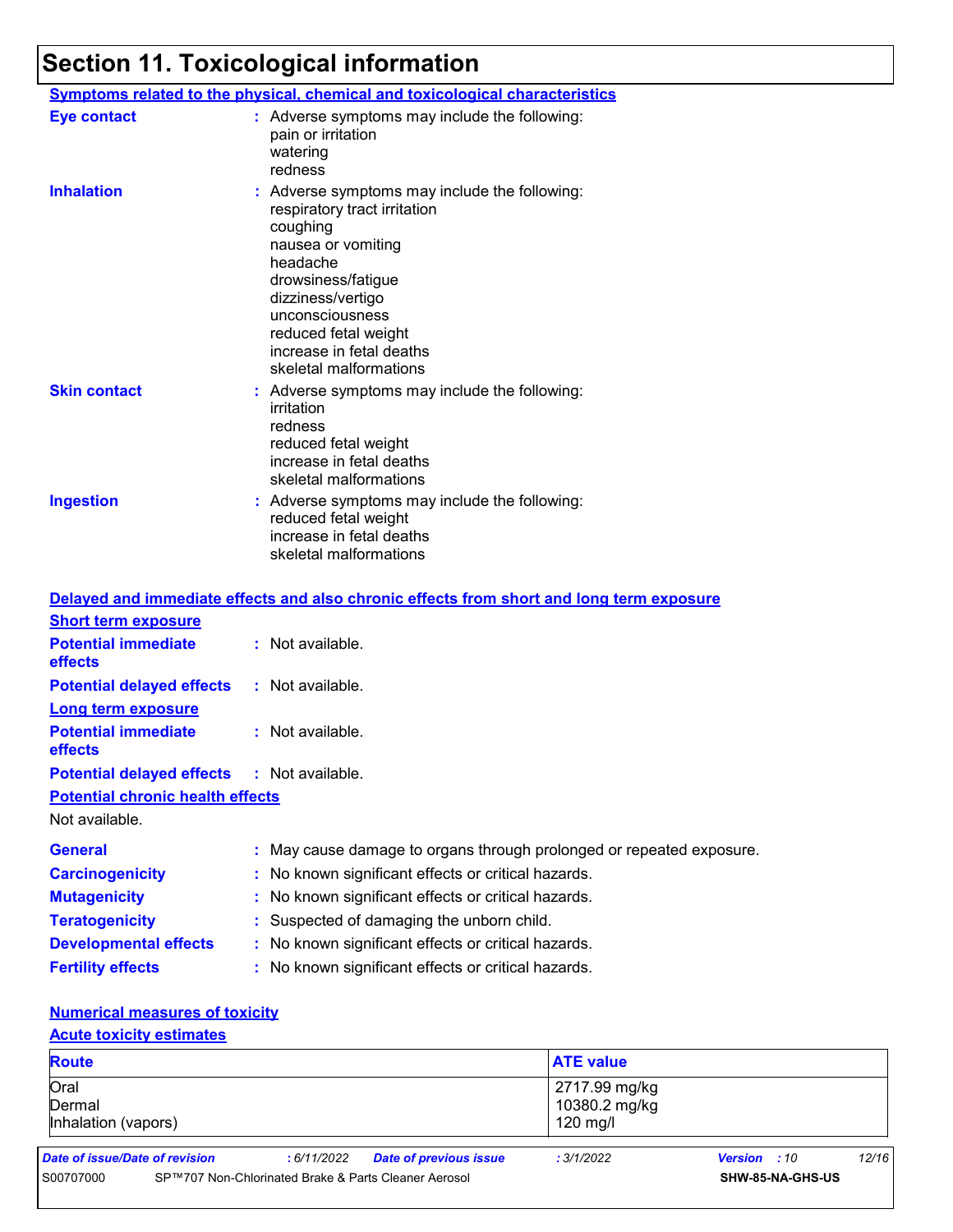### **Section 12. Ecological information**

#### **Toxicity**

| <b>Product/ingredient name</b> | <b>Result</b>                                                          | <b>Species</b>                                                            | <b>Exposure</b>      |  |
|--------------------------------|------------------------------------------------------------------------|---------------------------------------------------------------------------|----------------------|--|
| Acetone                        | Acute EC50 7200000 µg/l Fresh water                                    | Algae - Selenastrum sp.                                                   | 96 hours             |  |
|                                | Acute LC50 4.42589 ml/L Marine water                                   | Crustaceans - Acartia tonsa -<br>Copepodid                                | 48 hours             |  |
|                                | Acute LC50 7460000 µg/l Fresh water                                    | Daphnia - Daphnia cucullata                                               | 48 hours             |  |
|                                | Acute LC50 5600 ppm Fresh water                                        | Fish - Poecilia reticulata                                                | 96 hours             |  |
|                                | Chronic NOEC 4.95 mg/l Marine water                                    | Algae - Ulva pertusa                                                      | 96 hours             |  |
|                                | Chronic NOEC 0.016 ml/L Fresh water                                    | Crustaceans - Daphniidae                                                  | 21 days              |  |
|                                | Chronic NOEC 0.1 ml/L Fresh water                                      | Daphnia - Daphnia magna -<br>Neonate                                      | 21 days              |  |
|                                | Chronic NOEC 5 µg/l Marine water                                       | Fish - Gasterosteus aculeatus -<br>Larvae                                 | 42 days              |  |
| Toluene                        | Acute EC50 >433 ppm Marine water                                       | Algae - Skeletonema costatum                                              | 96 hours             |  |
|                                | Acute EC50 11600 µg/l Fresh water                                      | Crustaceans - Gammarus<br>pseudolimnaeus - Adult                          | 48 hours             |  |
|                                | Acute EC50 6000 µg/l Fresh water                                       | Daphnia - Daphnia magna -<br>Juvenile (Fledgling, Hatchling,<br>Weanling) | 48 hours             |  |
|                                | Acute LC50 5500 µg/l Fresh water                                       | Fish - Oncorhynchus kisutch - Fry                                         | 96 hours             |  |
|                                | Chronic NOEC 1000 µg/l Fresh water                                     | Daphnia - Daphnia magna                                                   | 21 days              |  |
| Methanol                       | Acute EC50 16.912 mg/l Marine water                                    | Algae - Ulva pertusa                                                      | 96 hours             |  |
|                                | Acute LC50 2500000 µg/l Marine water                                   | Crustaceans - Crangon crangon -<br>Adult                                  | 48 hours             |  |
|                                | Acute LC50 3289 mg/l Fresh water                                       | Daphnia - Daphnia magna -<br>Neonate                                      | 48 hours             |  |
|                                | Acute LC50 290 mg/l Fresh water<br>Chronic NOEC 9.96 mg/l Marine water | Fish - Danio rerio - Egg<br>Algae - Ulva pertusa                          | 96 hours<br>96 hours |  |

#### **Persistence and degradability**

| <b>Product/ingredient name</b> | <b>Aquatic half-life</b> | <b>Photolysis</b> | Biodegradability |
|--------------------------------|--------------------------|-------------------|------------------|
| Acetone                        |                          |                   | Readily          |
| Toluene                        |                          |                   | Readily          |

#### **Bioaccumulative potential**

| <b>Product/ingredient name</b> | $\mathsf{LocP}_\mathsf{ow}$ | <b>BCF</b> | <b>Potential</b> |  |
|--------------------------------|-----------------------------|------------|------------------|--|
| Toluene                        |                             | 90         | low              |  |
| Methanol                       |                             | ~10        | low              |  |

### **Mobility in soil**

**Soil/water partition coefficient (Koc)** 

**:** Not available.

**Other adverse effects** : No known significant effects or critical hazards.

| Date of issue/Date of revision |                                                      | : 6/11/2022 | <b>Date of previous issue</b> | : 3/1/2022 | <b>Version</b> : 10 |                         | 13/16 |
|--------------------------------|------------------------------------------------------|-------------|-------------------------------|------------|---------------------|-------------------------|-------|
| S00707000                      | SP™707 Non-Chlorinated Brake & Parts Cleaner Aerosol |             |                               |            |                     | <b>SHW-85-NA-GHS-US</b> |       |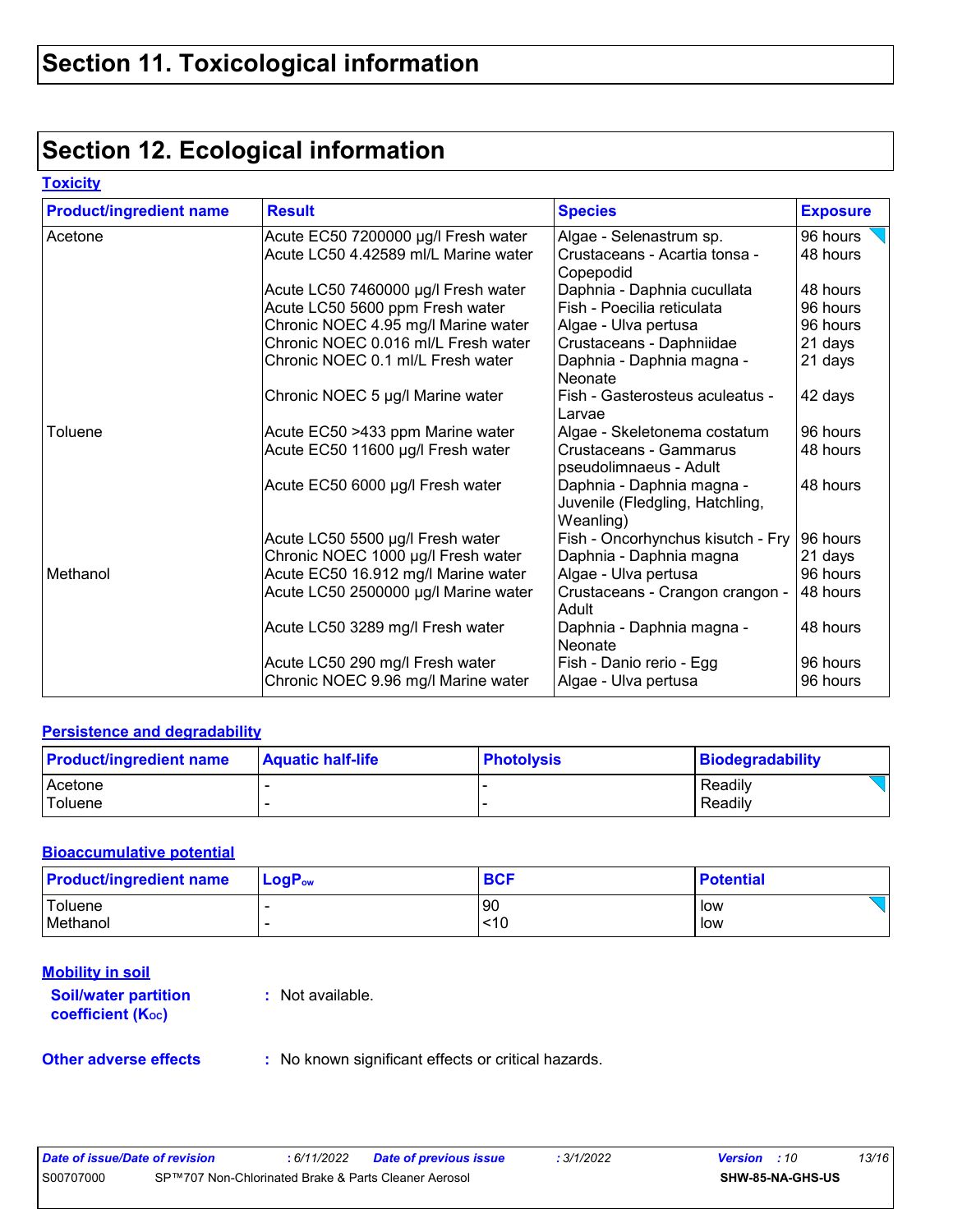### **Section 13. Disposal considerations**

#### **Disposal methods :**

The generation of waste should be avoided or minimized wherever possible. Disposal of this product, solutions and any by-products should at all times comply with the requirements of environmental protection and waste disposal legislation and any regional local authority requirements. Dispose of surplus and non-recyclable products via a licensed waste disposal contractor. Waste should not be disposed of untreated to the sewer unless fully compliant with the requirements of all authorities with jurisdiction. Waste packaging should be recycled. Incineration or landfill should only be considered when recycling is not feasible. This material and its container must be disposed of in a safe way. Empty containers or liners may retain some product residues. Do not puncture or incinerate container.

### **Section 14. Transport information**

|                                                                             | <b>DOT</b><br><b>Classification</b>                                                                             | <b>TDG</b><br><b>Classification</b>                                                                                                                                                                                                                                                                                                                                                                                                                                                                                                                                                                                                                                                 | <b>Mexico</b><br><b>Classification</b>                                                                          | <b>IATA</b>                                                                                                     | <b>IMDG</b>                                                                                                     |
|-----------------------------------------------------------------------------|-----------------------------------------------------------------------------------------------------------------|-------------------------------------------------------------------------------------------------------------------------------------------------------------------------------------------------------------------------------------------------------------------------------------------------------------------------------------------------------------------------------------------------------------------------------------------------------------------------------------------------------------------------------------------------------------------------------------------------------------------------------------------------------------------------------------|-----------------------------------------------------------------------------------------------------------------|-----------------------------------------------------------------------------------------------------------------|-----------------------------------------------------------------------------------------------------------------|
| <b>UN number</b>                                                            | <b>UN1950</b>                                                                                                   | <b>UN1950</b>                                                                                                                                                                                                                                                                                                                                                                                                                                                                                                                                                                                                                                                                       | <b>UN1950</b>                                                                                                   | <b>UN1950</b>                                                                                                   | <b>UN1950</b>                                                                                                   |
| <b>UN proper</b><br>shipping name                                           | <b>AEROSOLS</b>                                                                                                 | <b>AEROSOLS</b>                                                                                                                                                                                                                                                                                                                                                                                                                                                                                                                                                                                                                                                                     | <b>AEROSOLS</b>                                                                                                 | AEROSOLS,<br>flammable                                                                                          | <b>AEROSOLS</b>                                                                                                 |
| <b>Transport</b><br>hazard class(es)                                        | 2.1                                                                                                             | 2.1                                                                                                                                                                                                                                                                                                                                                                                                                                                                                                                                                                                                                                                                                 | 2.1                                                                                                             | 2.1                                                                                                             | 2.1                                                                                                             |
| <b>Packing group</b>                                                        |                                                                                                                 |                                                                                                                                                                                                                                                                                                                                                                                                                                                                                                                                                                                                                                                                                     |                                                                                                                 |                                                                                                                 |                                                                                                                 |
| <b>Environmental</b><br>hazards                                             | No.                                                                                                             | No.                                                                                                                                                                                                                                                                                                                                                                                                                                                                                                                                                                                                                                                                                 | No.                                                                                                             | No.                                                                                                             | No.                                                                                                             |
| <b>Additional</b><br>information                                            | Dependent upon<br>container size, this<br>product may ship under<br>the Limited Quantity<br>shipping exception. | Product classified<br>as per the<br>following sections<br>of the<br>Transportation of<br>Dangerous Goods<br>Regulations:<br>2.13-2.17 (Class<br>2).<br>Dependent upon<br>container size, this<br>product may ship under<br>the Limited Quantity<br>shipping exception.                                                                                                                                                                                                                                                                                                                                                                                                              | Dependent upon<br>container size, this<br>product may ship under<br>the Limited Quantity<br>shipping exception. | Dependent upon<br>container size, this<br>product may ship under<br>the Limited Quantity<br>shipping exception. | Dependent upon<br>container size, this<br>product may ship under<br>the Limited Quantity<br>shipping exception. |
| <b>Special precautions for user :</b><br><b>Transport in bulk according</b> | : Not available.                                                                                                | Multi-modal shipping descriptions are provided for informational purposes and do not<br>consider container sizes. The presence of a shipping description for a particular<br>mode of transport (sea, air, etc.), does not indicate that the product is packaged<br>suitably for that mode of transport. All packaging must be reviewed for suitability<br>prior to shipment, and compliance with the applicable regulations is the sole<br>responsibility of the person offering the product for transport. People loading and<br>unloading dangerous goods must be trained on all of the risks deriving from the<br>substances and on all actions in case of emergency situations. |                                                                                                                 |                                                                                                                 |                                                                                                                 |
| to IMO instruments                                                          |                                                                                                                 |                                                                                                                                                                                                                                                                                                                                                                                                                                                                                                                                                                                                                                                                                     |                                                                                                                 |                                                                                                                 |                                                                                                                 |
|                                                                             |                                                                                                                 | <b>Proper shipping name</b>                                                                                                                                                                                                                                                                                                                                                                                                                                                                                                                                                                                                                                                         | : Not available.                                                                                                |                                                                                                                 |                                                                                                                 |

S00707000 SP™707 Non-Chlorinated Brake & Parts Cleaner Aerosol **SHW-85-NA-GHS-US**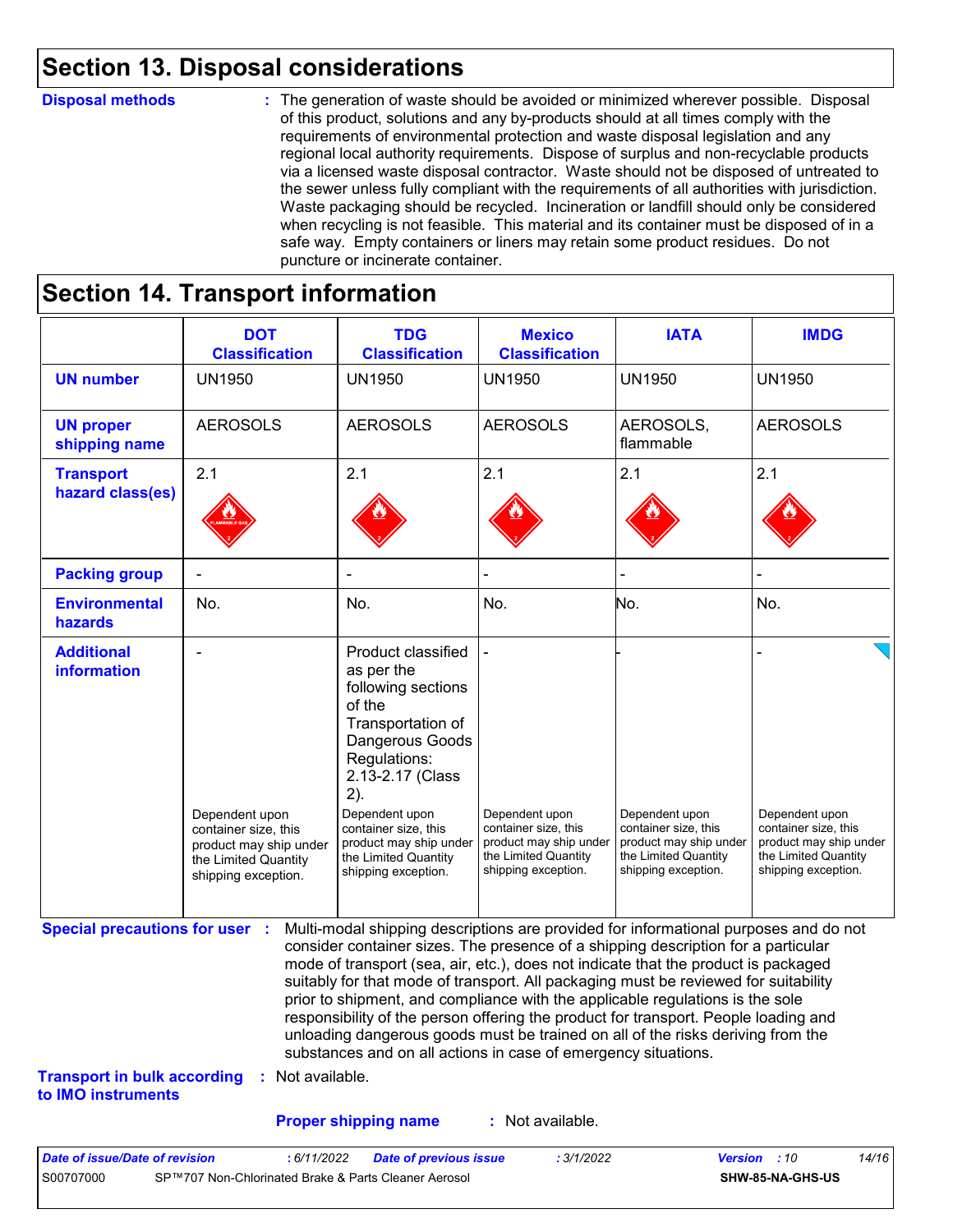### **Section 15. Regulatory information**

#### **SARA 313**

SARA 313 (40 CFR 372.45) supplier notification can be found on the Environmental Data Sheet.

#### **California Prop. 65**

WARNING: This product contains chemicals known to the State of California to cause cancer and birth defects or other reproductive harm.

**International regulations**

| <b>International lists</b> | Australia inventory (AIIC): Not determined.                  |
|----------------------------|--------------------------------------------------------------|
|                            | China inventory (IECSC): Not determined.                     |
|                            | Japan inventory (CSCL): Not determined.                      |
|                            | Japan inventory (ISHL): Not determined.                      |
|                            | Korea inventory (KECI): Not determined.                      |
|                            | New Zealand Inventory of Chemicals (NZIoC): Not determined.  |
|                            | Philippines inventory (PICCS): Not determined.               |
|                            | Taiwan Chemical Substances Inventory (TCSI): Not determined. |
|                            | Thailand inventory: Not determined.                          |
|                            | Turkey inventory: Not determined.                            |
|                            | Vietnam inventory: Not determined.                           |

### **Section 16. Other information**

**Hazardous Material Information System (U.S.A.)**



**The customer is responsible for determining the PPE code for this material. For more information on HMIS® Personal Protective Equipment (PPE) codes, consult the HMIS® Implementation Manual.**

**Caution: HMIS® ratings are based on a 0-4 rating scale, with 0 representing minimal hazards or risks, and 4 representing significant hazards or risks. Although HMIS® ratings and the associated label are not required on SDSs or products leaving a facility under 29 CFR 1910.1200, the preparer may choose to provide them. HMIS® ratings are to be used with a fully implemented HMIS® program. HMIS® is a registered trademark and service mark of the American Coatings Association, Inc.**

**Procedure used to derive the classification**

|                                                                                                 | <b>Justification</b>                                                  |                               |                       |                    |       |  |
|-------------------------------------------------------------------------------------------------|-----------------------------------------------------------------------|-------------------------------|-----------------------|--------------------|-------|--|
| <b>FLAMMABLE AEROSOLS - Category 1</b>                                                          |                                                                       |                               | On basis of test data |                    |       |  |
| GASES UNDER PRESSURE - Compressed gas                                                           |                                                                       |                               | Calculation method    |                    |       |  |
| SKIN CORROSION/IRRITATION - Category 2                                                          |                                                                       |                               |                       | Calculation method |       |  |
| SERIOUS EYE DAMAGE/ EYE IRRITATION - Category 2A                                                |                                                                       |                               |                       | Calculation method |       |  |
| <b>TOXIC TO REPRODUCTION - Category 2</b>                                                       |                                                                       |                               |                       | Calculation method |       |  |
| SPECIFIC TARGET ORGAN TOXICITY (SINGLE EXPOSURE) - Category 1                                   |                                                                       |                               | Calculation method    |                    |       |  |
| SPECIFIC TARGET ORGAN TOXICITY (SINGLE EXPOSURE) (Respiratory tract<br>irritation) - Category 3 |                                                                       |                               |                       | Calculation method |       |  |
|                                                                                                 | SPECIFIC TARGET ORGAN TOXICITY (SINGLE EXPOSURE) (Narcotic effects) - |                               |                       | Calculation method |       |  |
| Category 3                                                                                      |                                                                       |                               |                       |                    |       |  |
| SPECIFIC TARGET ORGAN TOXICITY (REPEATED EXPOSURE) - Category 2                                 |                                                                       |                               |                       | Calculation method |       |  |
| <b>History</b>                                                                                  |                                                                       |                               |                       |                    |       |  |
| Date of printing                                                                                | : 6/11/2022                                                           |                               |                       |                    |       |  |
| Date of issue/Date of<br>revision                                                               | : 6/11/2022                                                           |                               |                       |                    |       |  |
| Date of previous issue                                                                          | : 3/1/2022                                                            |                               |                       |                    |       |  |
| <b>Version</b>                                                                                  | : 10                                                                  |                               |                       |                    |       |  |
| <b>Date of issue/Date of revision</b>                                                           | :6/11/2022                                                            | <b>Date of previous issue</b> | : 3/1/2022            | Version : 10       | 15/16 |  |
| SP™707 Non-Chlorinated Brake & Parts Cleaner Aerosol<br>S00707000                               |                                                                       |                               |                       | SHW-85-NA-GHS-US   |       |  |